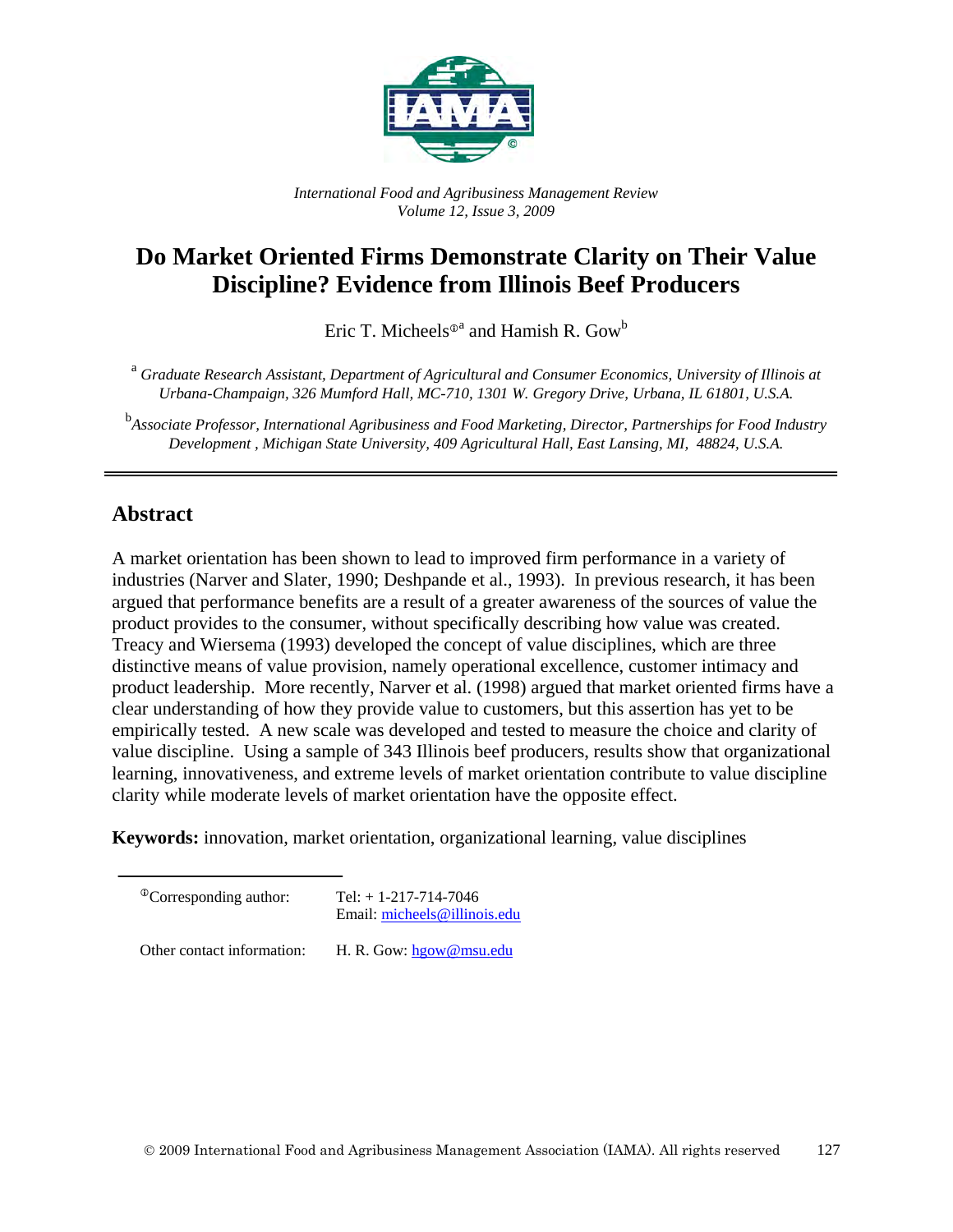## **Introduction**

Over the past two decades the concept of a market orientation has been extensively developed and tested (Narver and Slater, 1990; Kohli and Jaworski, 1990; Day, 1994a). Findings suggest market oriented firms achieve superior performance driven by their superior ability to market products and services that more accurately match the expressed and latent needs of consumers (Narver and Slater, 1990). The degree of success in matching product to consumer is based on the distinct capability of the market oriented firm in transforming information into knowledge. Firm knowledge is leveraged to tailor the product in a manner which provides superior value relative to available alternatives. Extending this principle, Treacy and Wiersema (1993) argue that the choice of product and customer is not separable. Product choice, and the method of providing value, effectively limits the customer base to a specific group of customers with a harmonious value proposition. To be able to successfully market one's products and services, awareness of the target audience and their specific value proposition is vital.

A market orientation has been defined as a business culture which focuses on continuous value creation for the customer (Narver et al., 1998). In the search for opportunities to create value, it is extremely important to understand how the product in question fits into the buyer's value chain. Superior awareness allows the market oriented firm to focus on the specific attributes of the product the purchaser actually values (Anderson et al., 2006). Greater awareness has been argued to help market orientated firms express "clarity on their value discipline and its value proposition" (Narver et al., 1998; pg 243). Value discipline clarity enables the market oriented firm to more accurately determine specific attributes they can provide based on their own core competencies. This avoids the pitfall of trying to become all things to all customers. If the firm does not have clarity of focus on a specific value discipline, it could become "stuck in the middle," where the firm strives to compete on all possible sources of value rather than focusing on one specific area of value (Porter, 1985). Unfortunately, this often leads to the firm being mediocre in all sources of value rather than excellent in any.

Value is defined as "… the worth in monetary terms of the technical, economic, service, and social benefits a customer company receives in exchange for the price it pays for a market offering" (Anderson and Narus, 1998; pg. 54). Based on this definition, a firm could provide value to consumers in myriad of ways. Treacy and Wiersema (1993) clarified this discussion by developing the idea of separate value disciplines, which focus on the specific means of providing value. These disciplines include *Customer Intimacy, Product Leadership, and Operational Excellence,* and each value discipline can be thought of as relating to a singular component of the definition of value.

The choice of value discipline to follow is therefore vitally important as it will define both the market as well as the search for resources to build core competencies needed to succeed within the chosen discipline. This choice does not occur within a vacuum, however. While many firms within agriculture have focused on becoming the low-cost leader, strategy heterogeneity has important implications in terms of firm and industry performance. Traditionally, cattlemen as a whole have focused on improving performance through efficiency, and a possible consequence of this lack of diversity has been mediocre performance (see Jones, 2000). This is consistent with the theory that strategy imitation leads to weakened performance for the entire industry (Porter, 1991).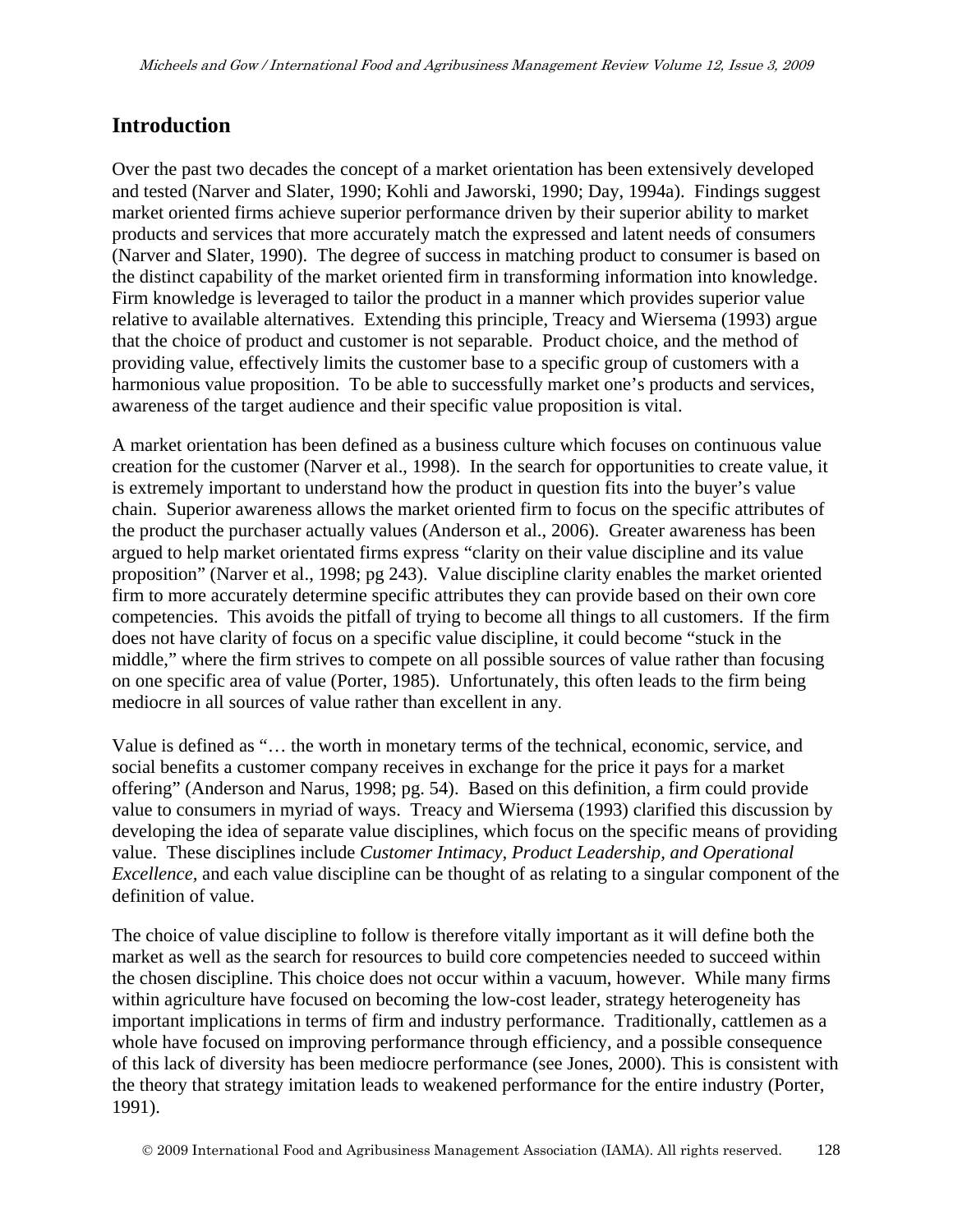Outside of agriculture, strategy and marketing scholars have long argued knowing what customers value is an important resource. Leveraging this knowledge, a firm can build the specific core competencies needed to provide value, and speed of transforming information into knowledge may ultimately be a source of competitive advantage. Unfortunately, a dearth of research has been conducted examining the market orientation-clarity link put forth by Narver et al. (1998). To test this relationship, a scale has been developed to measure value discipline clarity. Using a sample of Illinois beef producers, we test our value discipline scale based on four components of the value proposition, specifically product quality, channel relationships, pricing and production.

The relationship between market orientation and value discipline clarity is important as the location of a firm on the value triangle (relative to competition) has serious implications concerning the ability of the firm to defend their strategy choice (i.e. how they provide value to the customer) long-term. Furthermore, awareness of value disciplines allows for investment in the specific resources needed to build core competencies required to sustain a strategic position within a specific value discipline. The objective of this paper, therefore, is to determine if market oriented firms are more focused on the means of providing value to their customers.

# **Foundations and Implications of a Market Orientation**

In order to continuously provide value the firm must be aware of the buyer's value chain and how the product actually provides value to the customer. Market oriented firms may be better equipped to discover and capitalize on this awareness. A market orientation has been defined as a corporate culture which stresses the continuous creation of customer value (Narver et al., 1998). Kohli and Jaworski (1990) go further in defining a market orientation as the managerial actions manifested in the search for market information, the spread of this information within the firm, and the managerial response to the market information. Upon closer examination, it would seem managerial actions are consequences of a market orientation culture within the firm. Firms which have in place a culture that stresses the need to consistently create superior value for the customer – through differentiated products, efficient production, or other means – will actively seek out information as to how to best meet the needs of the market.

Focusing on the search for customer value, Narver and Slater (1990) empirically measured market orientation as three singular, but equally important behavioral components, namely a customer orientation, a competitor orientation, and inter-functional coordination. A customer orientation enables the firm to determine what specifically is valued by the customer. While a customer focus allows market oriented firms to determine which products and services are currently valued by the market, a market orientation, however, is more than simply being customer-led (Slater and Narver, 1998). A competitor orientation allows the firm to analyze whether desired attributes are being adequately met by competitors. Taken together, this is akin to a traditional SWOT analysis. A decision on whether to compete directly for this market segment is based on market characteristics and the current capabilities of the firm.

Inter-functional coordination refers to the transfer of market knowledge between managerial groups within the firm. The interaction of the three behavioral components of a market orientation is integral to the firm's strategy formulation and implementation process (Homburg et al., 2004). Internalizing this valuable information leads highly market oriented firms to a clear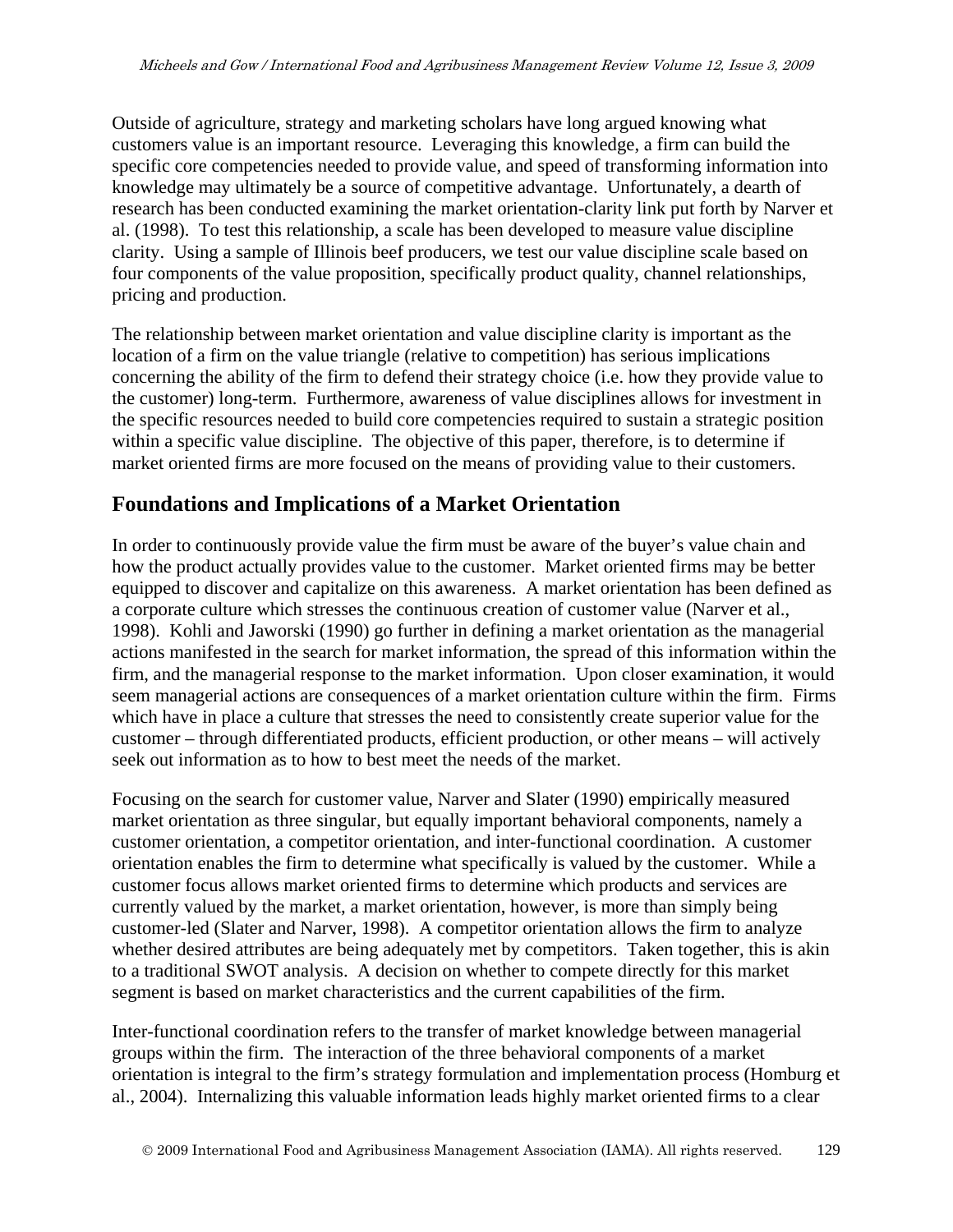understanding of various means to provide value for customers, potentially in a less highly competitive market.

Market orientated firms have been found to have superior performance across a wide range of industries and cultures (Narver and Slater, 1990; Deshpande et al., 1993; Pelham, 1997). By offering products which uniquely meet the specific needs of customers, firms have been able to see increased returns as well as improved success rates of new products. While Pelham (1997) questioned the performance implications of a market orientation in commodity industries, Narver and Slater (1990) found a U-shaped relationship between market orientation and performance. That is, firms with low and high levels of market orientation outperformed business units with average levels of market orientation. While this dichotomous relationship may provide shortterm performance benefits to both extremes of market orientation; the benefits to highly market oriented firms may be more sustainable as their focus is not solely on the product, but rather on the specific needs of the market (Day, 1999).

More recently, Menguc and Auh (2006) found the dynamic capability of identifying opportunities to create value increased with both market orientation and innovation. The development of similar dynamic capabilities could be the reason underlying the results of Langerak (2003), who found the positional advantage (cost or differentiation advantage) of the firm increased with the level of market orientation. By the adoption of a customer and competitor orientation, market oriented firms were found to outperform less market oriented rivals. Dynamic capabilities developed through a market orientation have also been shown to improve new product advantage and launch success (Langerak et al., 2004). This success, however, may be limited to those firms with a proactive form of market orientation ( see Narver et al., 2004 and Atuahene-Gima et al., 2005).

The divergent forms of market orientation and the consequences of each have important ramifications in terms of value discipline clarity. As shown in the results of Atuahene-Gima et al. (2005) firms with a responsive market orientation need to be extremely market oriented to successfully develop and launch new products. Conversely, proactive market oriented firms may see performance and new product launch success at lower levels of market orientation. Further, proactive market oriented firms may be able to determine opportunities for discontinuous leaps in the customer's value proposition, thereby transforming the firm from one who is driven by the market to one that is driving the market (Jaworski et. al, 2000; Kumar et al.., 2000; Tuominen et al., 2004).

While much research has been done on the subject of market orientation, unanswered questions remain. Many of these studies examine the market orientation-performance link and attribute success to providing superior value relative to that of rival firms. The question is how do market oriented firms provide superior value? Is their method of value provision clearly defined relative to rival firms? Secondly, are firms with a proactive market orientation more apt to be on the vanguard of value provision in a specific industry? This study hopes to enlighten the discussion regarding the clarity of value provision, while also examining if extreme levels of market orientation are necessary in order to perform the clarification task adequately.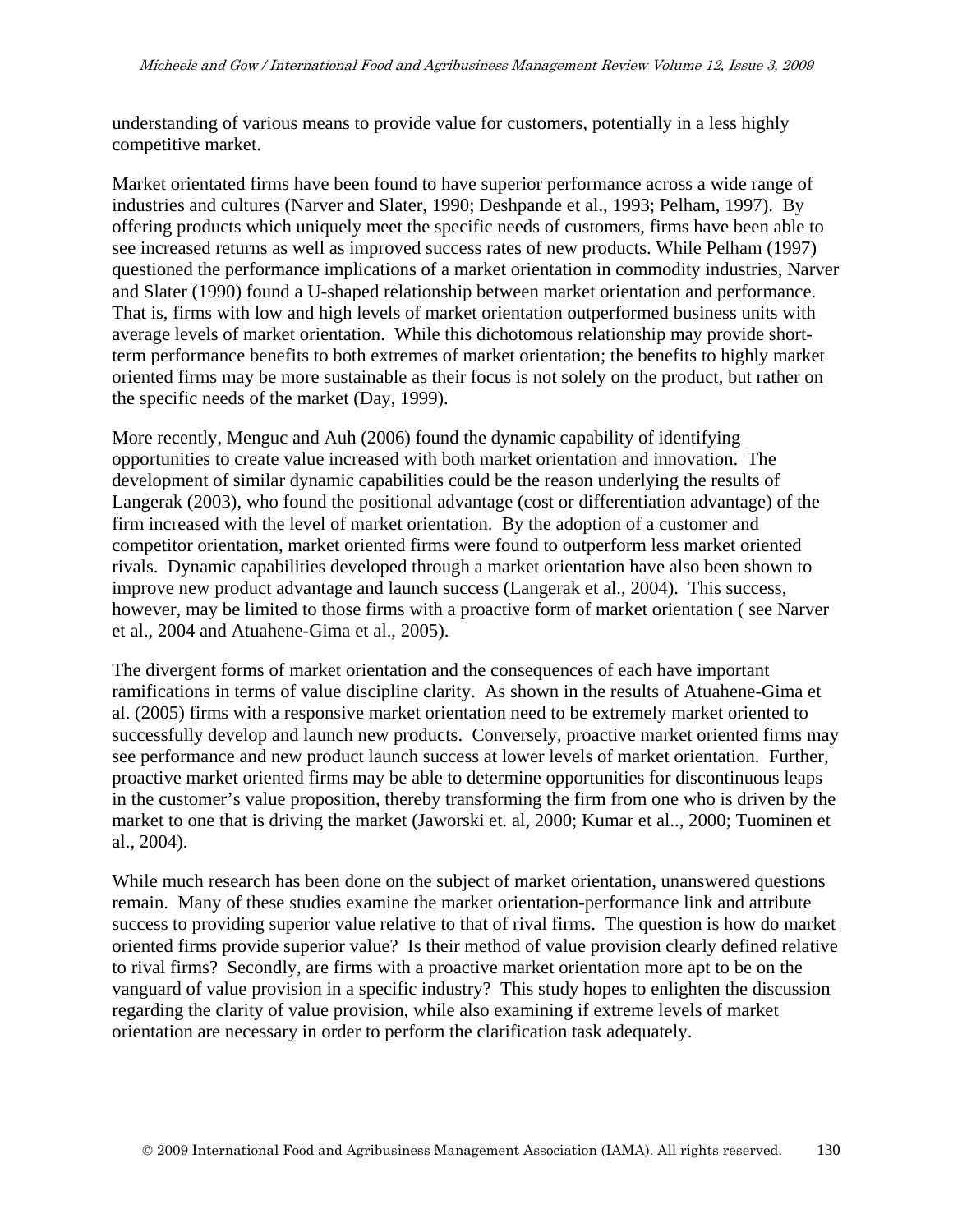## **Theoretical Foundations of Value Disciplines**

Treacy and Wiersema (1993) developed three distinct value disciplines firms can implement. Each value discipline is based on the specific value proposition for the product in question. This development is an extension of Porter's (1985) work on competitive advantage where firm strategies are grouped into two generic categories (low-cost and differentiation) in conjunction with two types of market focus (broad and narrow). Porter argues value creation must first begin with an assessment of how the product fits into the buyer's value-chain. Depending on several factors, buyers may prefer a product with standardized attributes at a lower cost or a product with augmented attributes which garner a premium price. Superior value is created when the difference between perceived value and the cost of acquisition is greater than the value created by alternative products.

Treacy and Wiersema (1997, pg xiii) point out that the choice of value discipline "...defines what a company does and therefore what it is." The question remains, what is value discipline clarity and why is it important? Value discipline clarity refers to a singular focus on a specific discipline the firm uses to provide value to the customer. Treacy and Wiersema (1993) argue firms should focus on one source of value provision for the customer while maintaining industry standards in the remaining components. With a clear focus on the means of providing value, the firm can begin to build the resources and competencies needed to meet this objective. Unfocused firms do not have a clear understanding of the 'how' underlying the concept of value creation. As such, they are not able to develop and strengthen important competencies and their disjointed efforts dilute the company's offering.

Amassing the core competencies needed to meet the minimum requirements of each customer through a singular product is either impossible or prohibitively expensive. Therefore, Treacy and Wiersema (1997) argue, firms should choose one value discipline and build core competencies around achieving that goal. They go on to develop four 'Rules of Competition' (1997, Ch 2).

- **Rule 1:** Provide the best offering in the marketplace by excelling in a specific dimension of value.
- **Rule 2:** Maintain threshold standards in other dimensions of value.
- **Rule 3:** Dominate your market by improving value year after year.
- **Rule 4:** Build a well-tuned operating model dedicated to delivering unmatched value.

## **The Development of a Valid Measure of Value Disciplines**

In order to measure value discipline clarity, a scale was developed as no existing scale could be found following a thorough search of the literature. Each value discipline is hypothesized to be a one-dimensional construct measuring the means in which a product's value proposition fits within the buyer's value chain. Four components of the value proposition were used, including pricing, product quality, production practices, and relationship building within the channel. This resulted in a multi-item scale measuring each value discipline.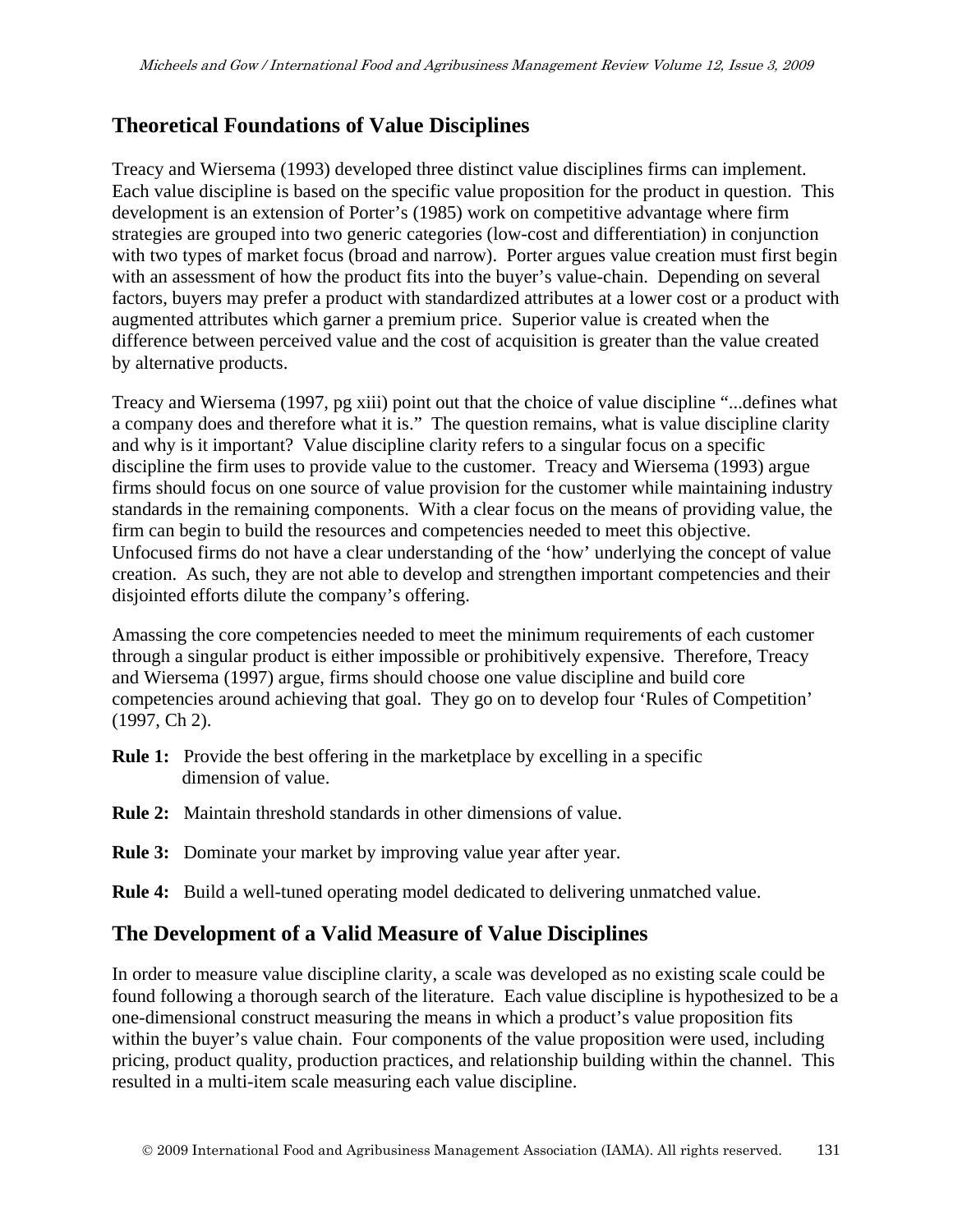Uni-dimensionality of each specific value discipline measure is necessary in order to properly ensure that the scale is clearly measuring a specific value discipline. Uni-dimensionality is further important as it is hypothesized value discipline clarity is analogous to closeness to the border of the value triangle developed by Treacy and Wiersema (1993). It is important to note, however, that the firm's choice of value discipline is not binding as it can differ across product lines or regions. As firms can employ strategies for long-term profit within each individual value discipline, we present *Operational Excellence, Customer Intimacy, and Product Leadership* as an equilateral value triangle (Figure 1) similar to Treacy and Wiersema (1997, pg 45).



**Figure 1.** The Value Triangle

Choice of value discipline was measured using a framework similar to Miles and Snow (1987) in their development of strategy typologies. Specifically, producers were shown three statements relating to a particular value discipline. Each statement was framed in a manner that removed any ambiguities about which value discipline it was referring to, stopping short of identifying the value discipline by name (See Appendix 2). Within each component of value, producers were asked to assign a total of 100 points among the three statements depending on which statement fit their operation best.

The livestock industry was chosen as a setting for this study as there is growing evidence, anecdotally at least, that all three value disciplines are employed by U.S. cattlemen. Historically, commodity beef producers operated with a strategy focused increasing production efficiency. This was driven by firms not possessing much, if any, control over prices received. Success within this value discipline may be driven by economies of size or scope while providing a standardized product for downstream channel partners. In search of improved financial performance, a growing number of cattlemen are moving towards more aligned production channels (Mulroney and Chaddad, 2005). This growth of production and marketing alliances, along with direct marketing via farmer's markets points to a shift away from an operational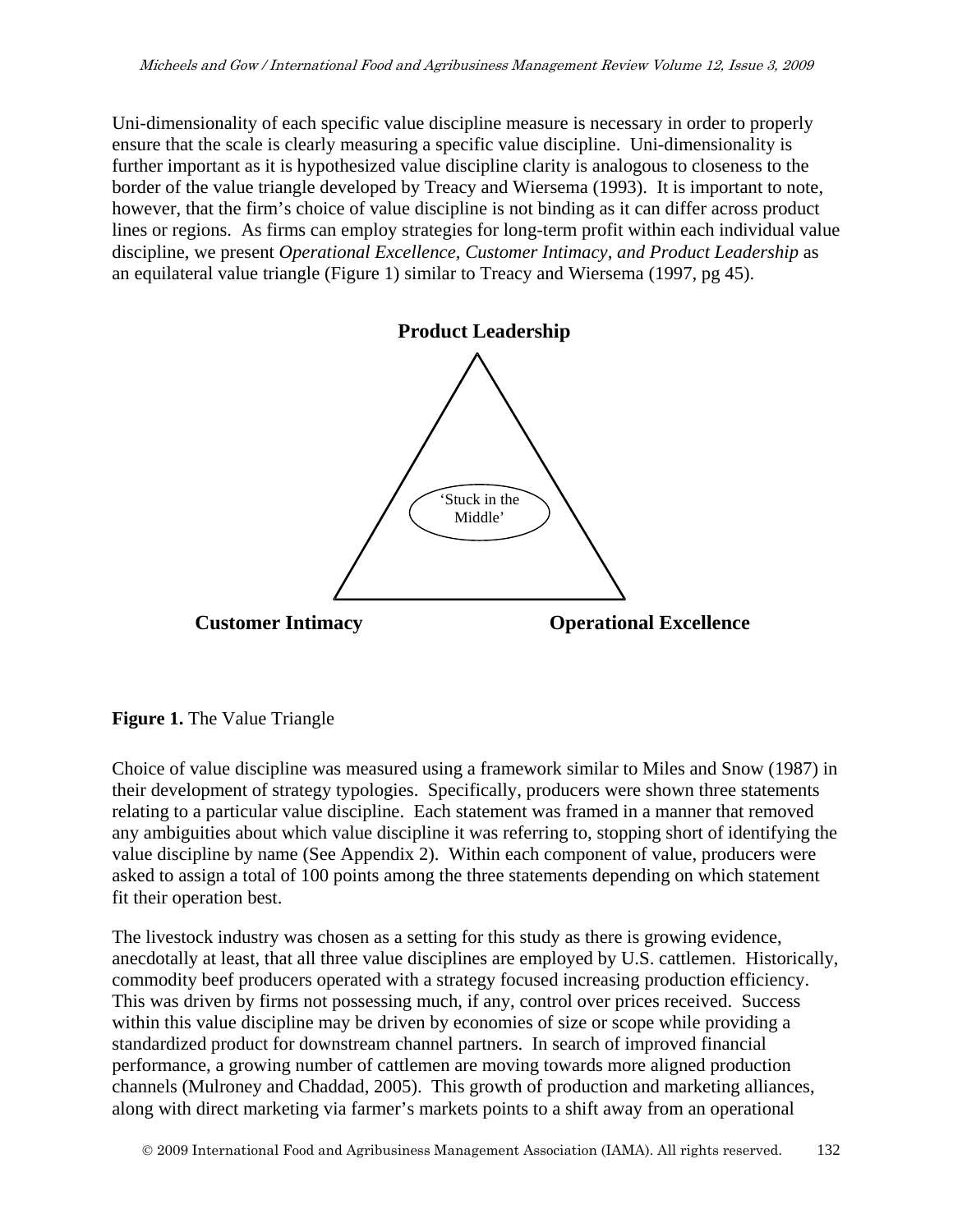excellence (OE) value discipline to one with an increasing focus on customer intimacy (CI). Producers operating within the CI value discipline focus on discovering unmet customer needs and delivering tailored solutions leveraging close relationships built through repeated transactions. Channel relationships can be valuable sources of information and could allow producers to rapidly meet the specific requirements of consumers and potentially earn premium  $\text{prices}^1$  $\text{prices}^1$  for doing so. The value of relationships can also be seen at the aggregate level as various production alliances endeavor to market products using in-store promotions where actual producers interact with consumers or through the provision of producer profiles on alliance websites.

A product leadership (PL) value discipline is demonstrated through the rapid development or adoption of new technologies (i.e. genetics, tenderness EPDs<sup>[2](#page-6-1)</sup>, traceability) that aid in the successful implementation of new and innovative production strategies. Some alliances may operate within a product leadership value discipline as they continually search for new products to market containing various attributes ranging from grass-fed to natural, to sustainable. **[3](#page-6-2)** Even with the increasing segmentation of the beef market, there are still a considerable amount of producers who operate anonymously through the commodity market and an operational excellence value discipline.

## *Sampling Frame and Data Collection*

The sampling frame for this study consists of producing members of the Illinois Beef Association in 2007. The membership list was examined and obvious commercial businesses not directly involved in beef production were removed from the population. A total of 1,570 informants received a mailing which included a letter from the researchers outlining the study and a questionnaire. A reminder card followed two weeks after the initial mailing. A second questionnaire was mailed to non-respondents after a subsequent two weeks. A total of 343 usable responses were received after two waves of mailings, yielding a response rate of 21.8%. Respondents were active in both the cow-calf and feedlot segments of the production channel with an average of 77 calves raised and 495 head of cattle fed out in each respective group. Survey respondents had, on average, 32 years of experience in the cattle business. Nearly 25% of respondents (80 out of 343) indicated that they participate in some form of alliance production.

## *Construct Validity and Reliability*

Following the development of the value discipline scale, it was tested for both validity and reliability. Content validity is a qualitative measure used to assess the clearness of the scale as well as the ability of the scale to measure the concept in question. This was assessed using both academics and practitioners who read and commented on the clearness of the scales. Construct validity was measured through a Confirmatory Factor Analysis (EFA) approach. In this method, the goal is to explain the correlation between the observed variables and the underlying latent

<span id="page-6-0"></span> $\overline{a}$  $<sup>1</sup>$  A price differential that reflects the value of the business relationship or the information transferred in the</sup> transaction.

<span id="page-6-1"></span> $2$  Expected Progeny Differences (EPDs) are utilized by producers to predict probable differences in specific characteristics of future offspring from a specific animal.

<span id="page-6-2"></span> $3$  For example, see the case of Country Natural Beef described in Campbell, D. (2006).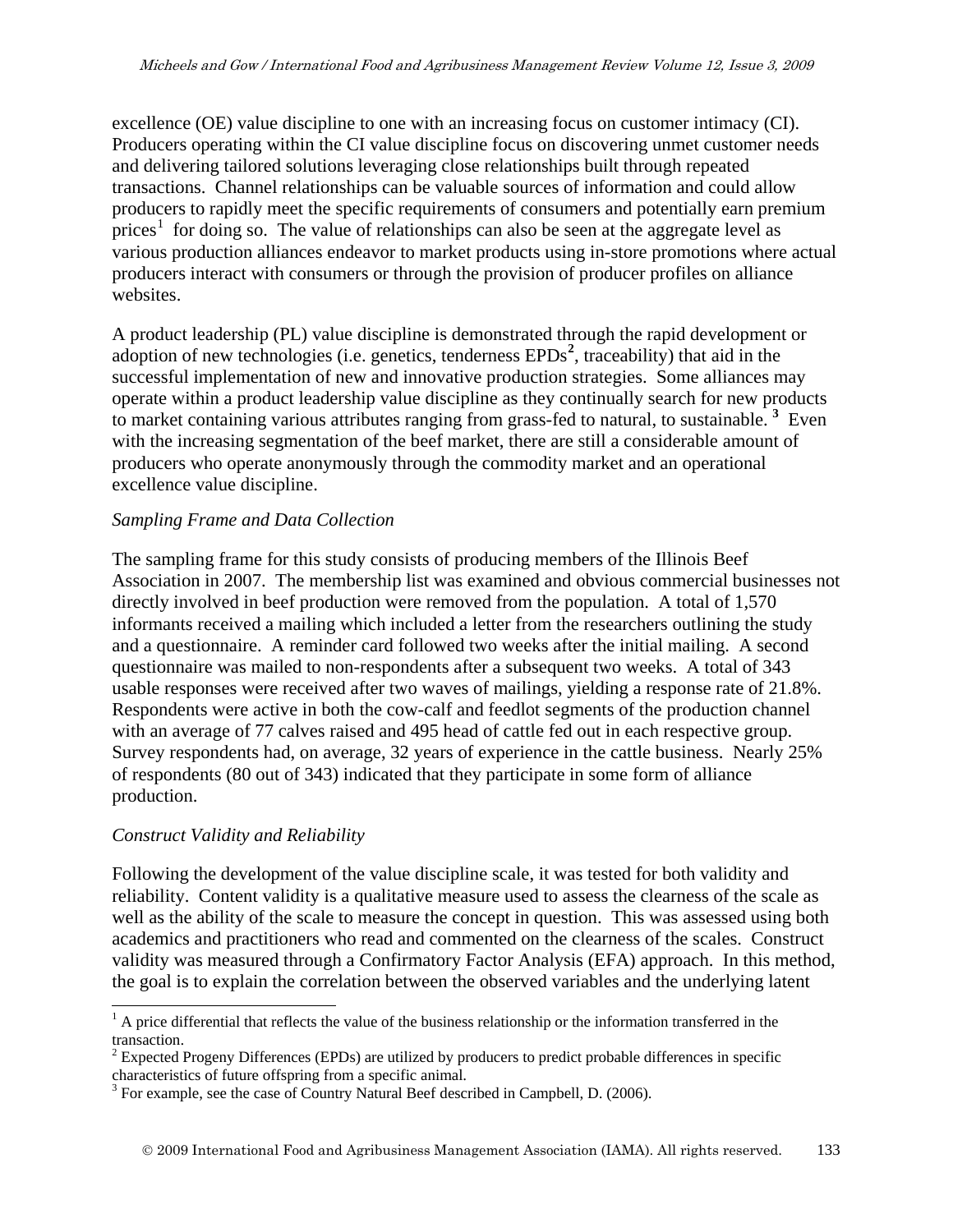structures (Bollen, 1989). In this case, the underlying latent variables are the specific value disciplines.

$$
1) \qquad x = \Lambda_x \xi + \delta
$$

The structural equation depicted in (1) can further be described in matrix form as:

$$
\begin{bmatrix} x_1 \\ x_2 \\ x_3 \\ x_4 \\ x_5 \\ x_6 \\ x_7 \\ x_8 \\ x_9 \\ x_{10} \\ x_{11} \\ x_{12} \end{bmatrix} = \begin{bmatrix} \lambda_{11} & 0 & 0 \\ \lambda_{21} & 0 & 0 \\ \lambda_{31} & 0 & 0 \\ \lambda_{41} & 0 & 0 \\ \lambda_{52} & 0 & 0 \\ 0 & \lambda_{52} & 0 \\ 0 & \lambda_{62} & 0 \\ 0 & \lambda_{72} & 0 \\ 0 & 0 & \lambda_{93} \\ 0 & 0 & \lambda_{93} \\ x_{11} \\ x_{12} \end{bmatrix} = \begin{bmatrix} \xi_1 \\ \xi_2 \\ \xi_3 \end{bmatrix} + \begin{bmatrix} \delta_1 \\ \delta_2 \\ \delta_3 \\ \delta_4 \\ \delta_5 \\ \delta_6 \\ \delta_7 \\ \delta_8 \\ \delta_9 \\ \delta_{10} \\ \delta_{11} \\ \delta_{12} \end{bmatrix}
$$

The reason underlying these measures is that if a survey item (x*i*) measures a specific construct (ξ*i*) it is reasonable to assume a change in the latent construct would lead to a change in the measurement item. Factor loadings which represent these relationships  $(\lambda)$  are shown to be greater than 0.618 which would signify that the items are measuring the scale intended (Table 1).

Variance extracted for all value disciplines is greater than 50% indicating that the variance explained by the scale is greater than the variance that is attributed to measurement error (Fornell and Larcker, 1981).

Internal consistency for the value discipline scale was tested using a split-sample method suggested by Churchill (1979). Reliability analysis was conducted on the first sample and was repeated on the second sample. Following initial purification of the scales, construct reliability was tested on the full sample. The items measuring production practices did not have item-tototal correlations exceeding the threshold recommended by Streiner and Norman (1995) and were removed from the scales. From the remaining items, coefficient alphas for each value discipline exceed 0.60, the threshold suggested by Nunnally (1978) for exploratory research (Table 2).

## **The Effect of Market Orientation on Value Discipline Clarity**

#### *Drivers of Value Discipline Clarity*

It is hypothesized that a market orientation could lead the firm to a specific means of providing value to the market. A customer orientation generates market intelligence as it relates to buyers and the value proposition of the product in question. Armed with this knowledge, firms can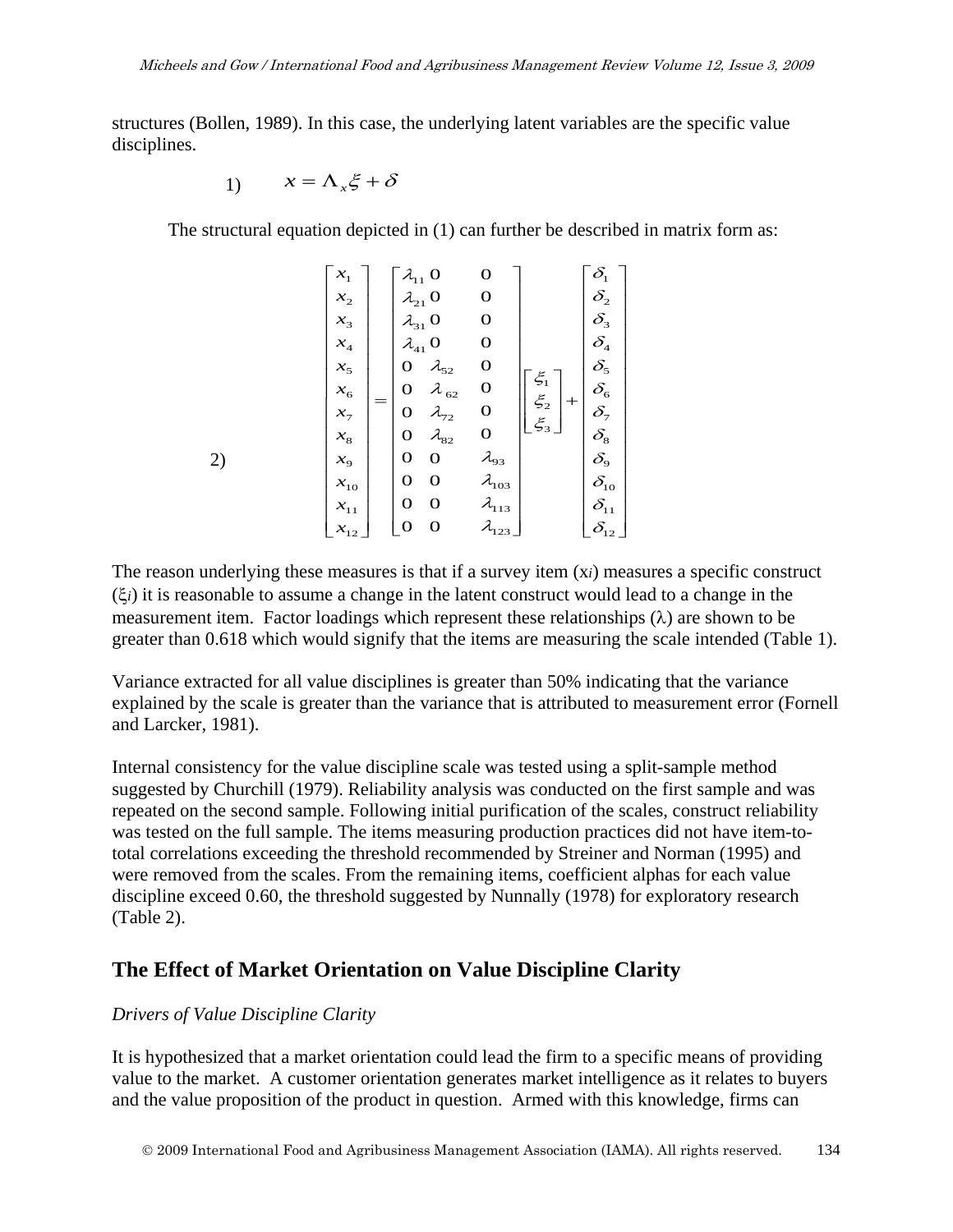begin to improve the value the product provides. A competitor orientation focuses resources to assess the value proposition being provided by rival firms, and whether the firm should compete directly with a similar product offering based on market conditions, core competencies, and other factors. As firms become more market oriented, or as the culture of market orientation becomes more ingrained in the day-to-day activities of the firm, we would expect increased clarity on how the product offering provides value to the customer. As such, the following hypotheses are presented:

#### **H1a:** *Market Oriented firms express clarity on their value discipline.*

#### **Hb:** *As market orientation increases exponentially, value discipline clarity increases.*

Innovation can be seen through a variety of prisms. It is often thought that innovative firms continuously develop new products and services, but this is only one method to create superior value for the customer. Combined with a market orientation, firms can utilize innovation to create products and services that are currently not being offered by rival firms (Han et al, 1996). Less technological, Nelson and Winter (1982) characterize innovations simply as a change in routines. Within this characterization, any number of innovations can be used to create value for buyers. Increased communication between segments in the beef industry was an issue that was singled out in the 2005 National Beef Quality Audit (NCBA, 2005). Increased communication could lead to increased value for downstream partners if the communication leads to superior value relative to the traditional, anonymous transactions between segments. A move to direct marketing could also be seen as an innovation as there was a shift from arms length transactions to one based more on relationship development between the parties of the transaction.

Therefore, we present the following hypotheses:

#### **H2:** *Innovative firms express clarity on their value discipline.*

Entrepreneurial firms have long been in search of opportunities to create value where others see none. To create profit opportunities, entrepreneurial firms recombine resources to capture unrealized value. Alvarez and Businetz (2001), in describing entrepreneurship within the framework of the resource based view, indicate that "…entrepreneurship is about cognition, discovery, pursuing market opportunities, and coordinating knowledge that lead to heterogeneous outputs" (pg 757). This definition is strikingly similar to the behavioral definition of market orientation developed by Jaworski and Kohli (1993) who state that a market orientation is comprised of intelligence generation, intelligence dissemination, and the firm's response to the market intelligence.

Entrepreneurship within agriculture has focused on the ability for agropreneurs to recognize and react to profit opportunities. Using a simulation model, Ross and Westgren (2006) were able to find positive and significant returns to entrepreneurs in the pork industry. These excess rents were based on the firm's ability to recombine resources in such a manner to create a product which was valued by the market. Firms that are able to determine where opportunities for value creation lie will be better able to focus their attention on the means for providing continuous value for the market in the future. As such, we hypothesize the following: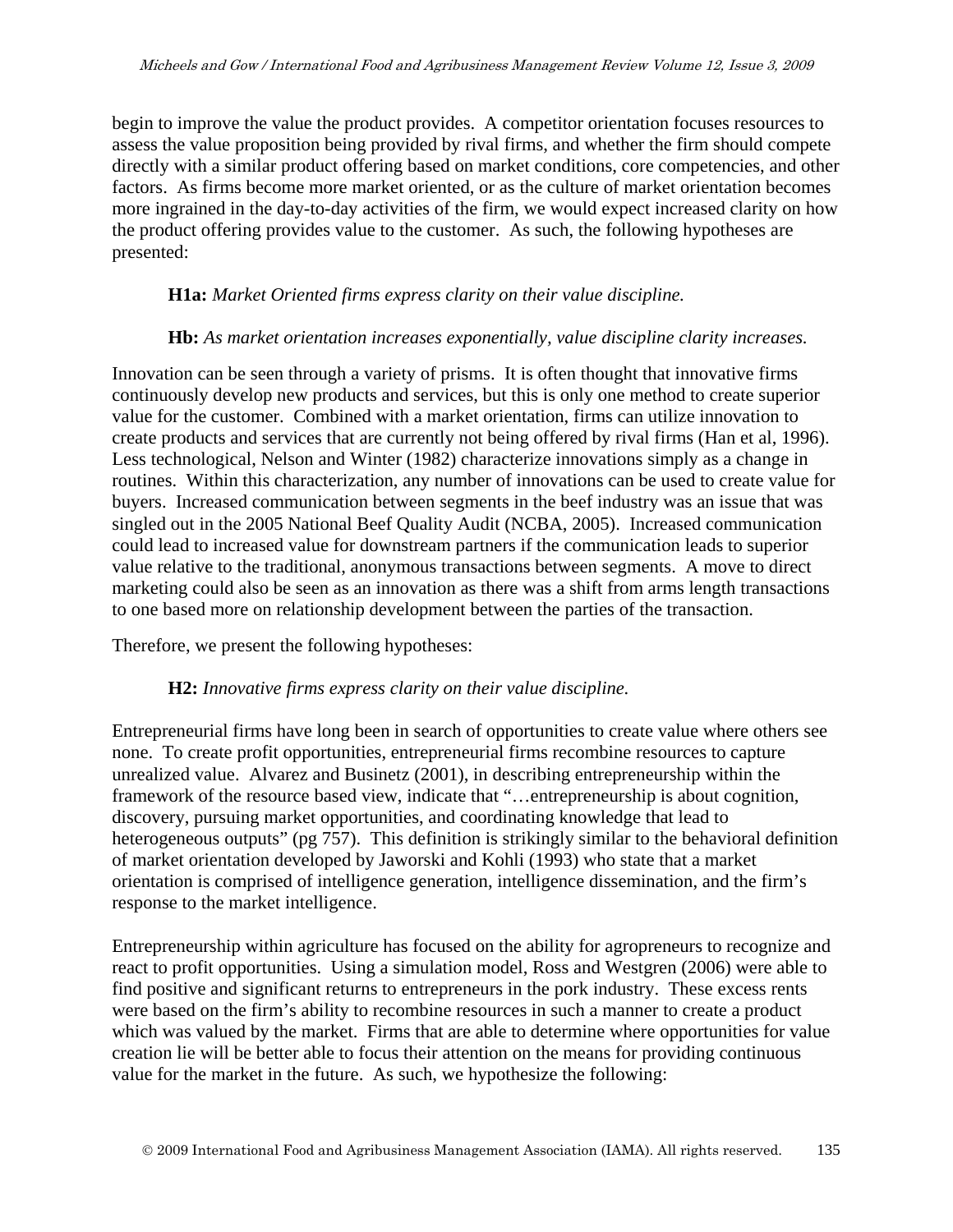## **H3:** *Entrepreneurial firms express clarity on their value discipline.*

Slater and Narver (1995) argued that the firm's ability to learn faster than their competition may be their only source of competitive advantage. This may be especially true in agriculture where the majority of innovations put into practice by producers are either easily imitated or substituted. The lack of ex post limits to competition eliminates the ability of the firm to extract rents from the implementation of new technologies. Furthermore, organizational learning has been found to be an antecedent to the development of a market orientation (Day, 1994). A culture which values learning and questions the status quo of the firm will be one that continually searches for the creation of superior value. This culture is likely related to the level of education the manager has attained. The search for superior value and the firm's commitment to learning lead us to our next hypotheses, namely:

#### **H4a:** *Firms with a learning orientation express clarity on their value discipline.*

## **H4b:** *As the education level of management increases, so does value discipline clarity.*

Traditionally, agricultural firms focused on increasing production efficiency as a means of increasing profits. As producers of standardized products subject to homogeneous grades and standards, the only way to improve profits and increase buyer value is to produce the undifferentiated product at the lowest possible price. This is a natural fit for an OE value discipline. Furthermore, producers can increase the perceived value by augmenting the standardized product to decrease the cost of ownership. Preconditioning cattle for the feedlot is one method cattlemen can use to increase downstream buyer value within an OE value discipline. However, these opportunities are generally dependent on the speed of imitation by rivals. If the pricing mechanism shifts from price premiums for the provision of the attribute to a price discount for non-provision, then value will again be measured solely on acquisition costs. Hence, we hypothesize:

#### **H5:** *Managers with a cost focus experience clarity on their value discipline.*

Along with the behavioral and cultural components, the length of time a firm has been present in the market may also contribute to value discipline clarity. As firms grow and mature, how the product offering fits into the buyer's value chain may become clearer. This clarity can be useful in developing new products or services which can continue to provide superior value for consumers. Firms in their infancy may chase the latest trends in the hopes of earning premium prices without fully understanding the reason for the price premium. While experience may overcome this pitfall, it could also be a hindrance if it leads to a single-minded focus on the current needs of the market as opposed to identifying latent needs. A tunnel vision approach to current customers may provide short-term benefits, while hamstringing the firm's future opportunities as limited attention has been paid to develop the capabilities needed to meet future needs of the market (Hamel and Prahalad, 1991; Leonard-Barton, 1992). These shortcomings, while severe, may not necessarily cause the firm to be unclear on how its current product provides value for the customer. What social embeddedness may cause, however, is the potential of a product in the future to no longer meet the threshold standards of the market.

Therefore, we present the following hypothesis: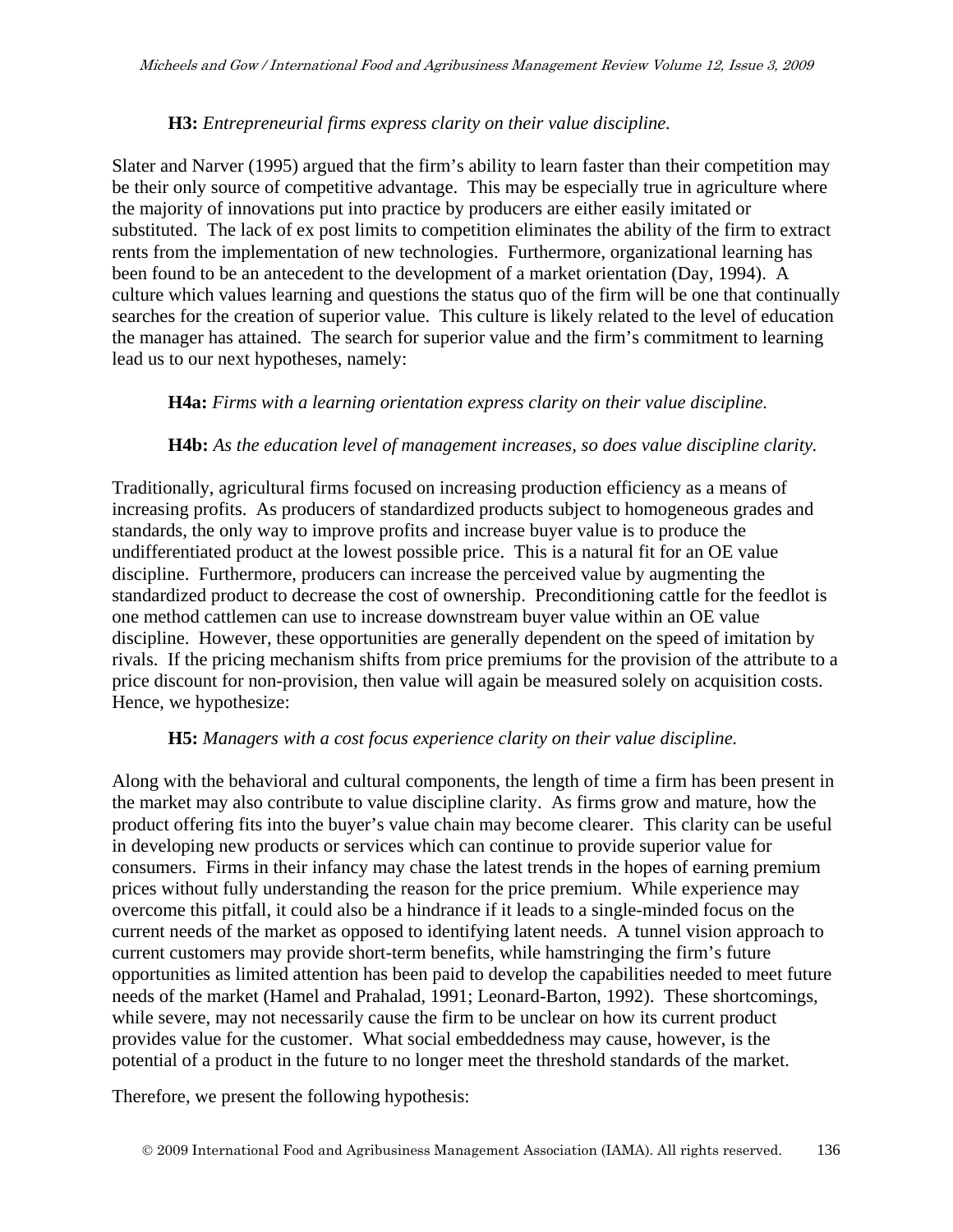**H6:** *Managers with more experience express clarity on their value discipline.* 

#### *Independent Variable Measure Development*

Measurement scales from previously published research in the marketing literature were identified and used to construct the independent variables used in this study. These measurement scales were previously intended for management teams of large corporations so the wording of items was modified to fit an agricultural audience. Following modification, the measurement scales were pre-tested by two distinct groups. First, University of Illinois Extension personnel were asked to read through the questionnaire and identify any potentially difficult items and provide comments for their improvement. Following the initial pre-test, a group of beef producers participating in the Illinois Farm Business Farm Management association were sent a questionnaire and asked to read through the survey and comment on any remaining ambiguities. Following this informative feedback, items that were most problematic were revised or removed from the questionnaire.

All independent variables were constructed using multiple-item scales on a six-point Likert scale. The scale used to measure market orientation included items used in the original MKTOR scale first developed by Narver and Slater (1990) as well as the scale used in Narver, Slater and MacLachlan (2004). In this 19-item scale, a firm's market orientation is comprised of their customer and competitor focus as well as the coordination of market knowledge within the firm. The market orientation scale is a hybrid scale as it measures both the reactive and proactive forms of market orientation. To measure organizational learning, 11 items from Farrell and Oczkowski (2002) were used. These items sought to measure the 'learning culture' of the farm business. The entrepreneurial tendency was measured with a 5-item scale used in Matsuno, Mentzer and Oszomer (2002). The indicators measured the inclination of managers to use innovative marketing strategies to improve performance or whether they chose to 'play it safe' when it comes to forming solutions to management problems. Innovation was measured using a 5-item scale tested by Hurley and Hult (1998). Similar to the entrepreneurship scale, the innovation scale measured the penchant for managers to utilize innovative strategies to solve problems on the farm. The final independent variable measures the cost focus of the firm. A cost focus was measured using a combination of scales developed by Homburg, Workman and Krohmer (1999) and Kotha and Valdamani (1995) and consisted of 5 items. The scale measured the manager's focus on production efficiency and cost reduction as a means of improving performance.

Internal consistency of the independent variables was tested using factor analysis with varimax rotation in SPSS to ensure the scales were measuring a distinct construct within the sampling frame of this study. Factor loadings and item-to-total correlations were used to purify the scales. Worthington and Whittaker (2006) suggest to only retain those items where factor loadings are greater than 0.32. Factor loadings can be thought of as regression coefficients. That is, the amount by which the indicator variable will change for a one unit change in the underlying latent variable. Indicators below the threshold were removed from further study. Item-to-total correlations less than 0.2 were also removed in accordance to Streiner and Norman (1995) as they are likely to be measuring a different construct from the other items in the scale.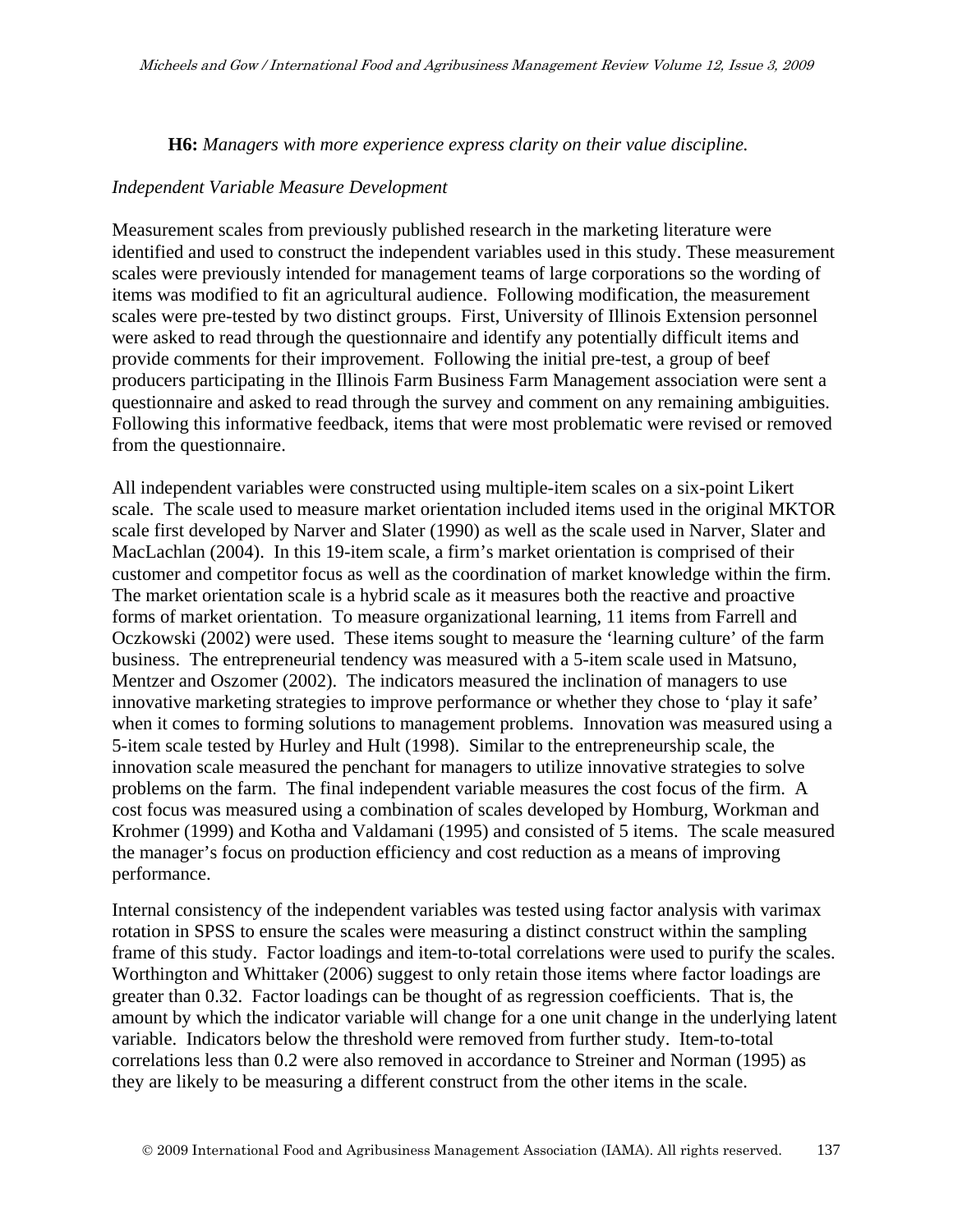The lowest factor loading reported is 0.547 for the fourth question in the cost focus scale is shown in Table 3 (see Appendix 1). Further, all item-to-total correlations and factor loadings are well above established thresholds. Cronbach alphas are all shown to be above 0.70, the cutoff for confirmatory research (Nunnally, 1978). Variance extracted for each scale is also shown to be above 50% for all latent constructs. As the extracted variances are above 50%, this demonstrates the variance accounted for by the scale is larger than the variance due to measurement error (Fornell and Larcker, 1981).

#### *Discriminant Validity*

Discriminant validity was checked to ensure items were measuring only one distinct construct. Discriminant validity was examined using a method outlined by Fornell and Larcker (1981). They argue discriminant validity is present when the variance extracted of the scale is greater than the square of the correlation between constructs (Table 1).

Together, the results offered in Tables 1-4 (See Appendix 1.) demonstrate that each construct is measuring only one concept as it relates to value disciplines and the factors which may contribute to how clearly a firm expresses their value discipline.

## **Results**

#### *Empirical Model*

Following validity checks, a ternary plot (Figure 2) was created using an Excel program (Graham and Midgley, 2000) to show the strategy choice of Illinois producers. Ternary plots are commonly used when analyzing the components of a 3-item mixture when the sum of the components must equal 1. To obtain the coordinates for the ternary plot, the averages across value disciplines were used (e.g., the average customer intimacy score for quality, pricing, and relationship building was used to obtain the customer intimacy coordinate). Value discipline clarity was calculated as the minimum distance from the coordinate to a boundary of the value triangle employing a half-taxi metric (Miller, 2002).

## **Product Leadership**



**Customer Intimacy Customer Intimacy Operational Excellence** 

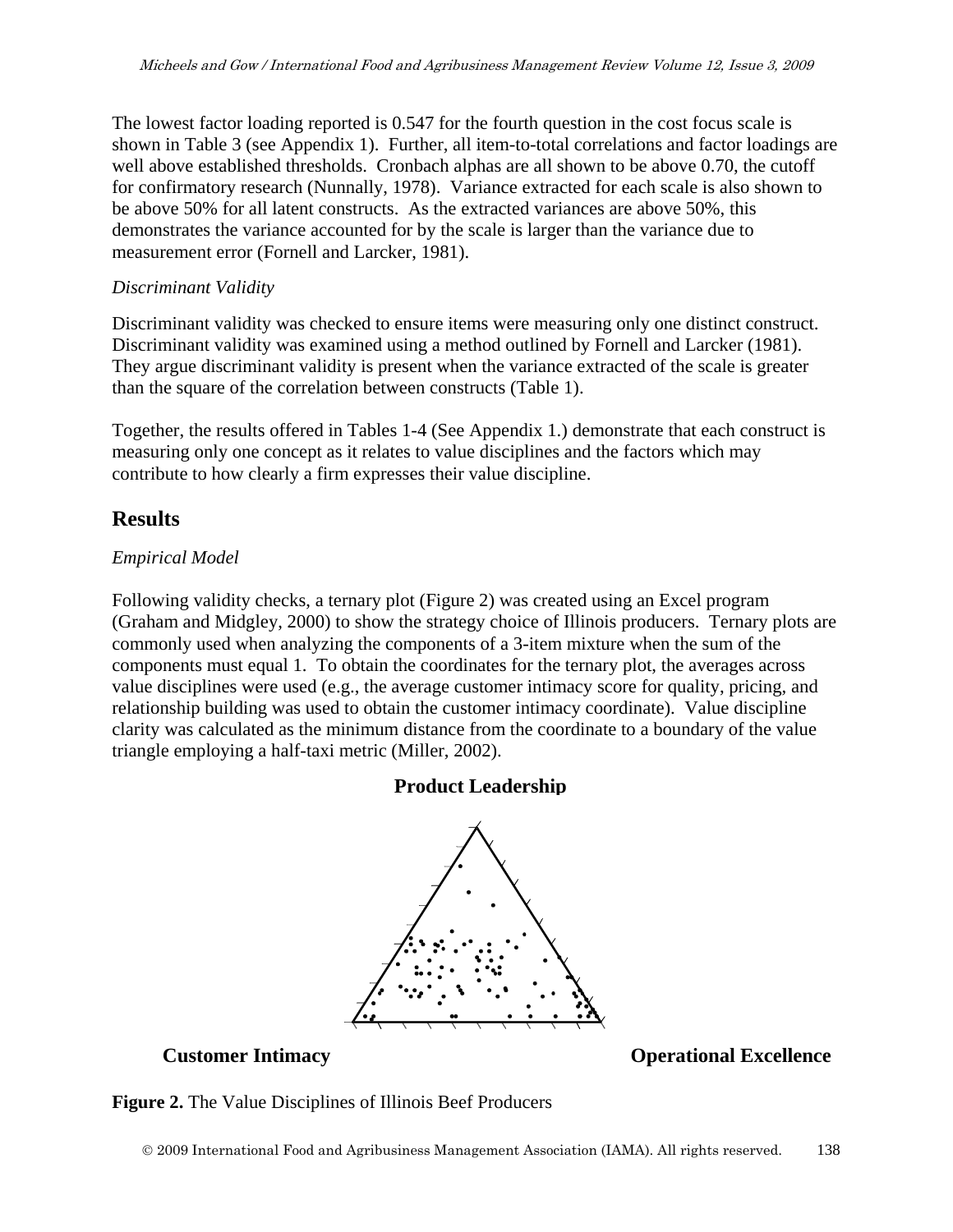The sum of retained items for each measurement scale was used to comprise the independent variables. Scales were centered by subtracting the mean from each item. This was done to prevent multicollinearity when both the individual scale and the square of the scale were used. It was hypothesized that the firm's clarity on their chosen value discipline would be a function of their market orientation (MKTOR), the square of their level of market orientation (SQRMKTOR), their innovativeness (INNOV), their focus on learning (LEARN), their level of entrepreneurship (ENTRE), as well as their cost focus (COST). Experience as measured by years involved in producing beef and a dummy variable where  $0 =$  no college degree and  $1 =$ college degree were also included as control variables.

## *Empirical Results*

An ordinary least squares (OLS) regression analysis was applied to test the stated hypotheses. Similar to the sample for reliability analysis, the OLS regression utilized a sample of 344 Illinois beef producers. While the sample includes producers within the cow-calf and feedlot segments, as well as alliance and non-alliance production practices, a pooled sample was initially tested. The results are presented in Table 5.

Six of the eight independent variables have significant coefficients, with four of the six significant at the 0.05 level. Neither education nor the level of entrepreneurship had any discernable effect on value discipline clarity, or lack thereof, as shown by the insignificance of the coefficient. The insignificance of these variables could be caused by many factors. As this sample covers only one year firms could be in various stages of an entrepreneurial shift in value discipline, clouding the ability to ascertain the effect of entrepreneurship on clarity.

|                                | <b>MKTOR</b>         | <b>SORMKTOR</b>                                         | <b>LEARN</b>        | <b>ENTRE</b>    | <b>INNOV</b>         | <b>COST</b>         | Experience         | College             | Constant              |
|--------------------------------|----------------------|---------------------------------------------------------|---------------------|-----------------|----------------------|---------------------|--------------------|---------------------|-----------------------|
| Expected Sign                  | ۰                    | $\blacksquare$                                          | $\blacksquare$      | ۰               |                      | $\blacksquare$      | $\blacksquare$     |                     |                       |
| Unstandardized<br>Coefficients | $0.190***$<br>(.044) | $-0.006$ **<br>(.002)                                   | $-0.378*$<br>(.201) | 0.219<br>(.197) | $-0.363**$<br>(.173) | $0.361**$<br>(.172) | $0.055*$<br>(.030) | $-1.007$<br>(1.036) | $15.05***$<br>(1.661) |
| Standardized<br>Coefficents    | .241                 | $-142$                                                  | $-119$              | .062            | $-140$               | .137                | .097               | $-.052$             |                       |
| t-statistic                    | 4.305                | $-2.704$                                                | $-1.882$            | 1.111           | $-2.102$             | 2.098               | 1.851              | $-972$              | 9.060                 |
| Significance                   | .000                 | .007                                                    | .061                | .267            | .036                 | .037                | .065               | .332                | .000                  |
|                                |                      | $N = 343$ , r-squared = .129, adjusted r-squared = .108 |                     |                 |                      |                     |                    |                     |                       |

|  |  | Table 5. The Effect of Market Orientation on Value Discipline Clarity |  |  |  |
|--|--|-----------------------------------------------------------------------|--|--|--|
|  |  |                                                                       |  |  |  |

The effect of a market orientation on value discipline clarity is opposite of the proposed hypothesis. The positive sign indicates that as firms' increase their market orientation, their focus on a single value discipline lessens. Again, this could be caused by having only one year of data. A plausible explanation could be that firms who have just begun to develop their market orientation have shifted their focus, possibly to an entirely different value discipline. The square of market orientation, however, has a negative coefficient, as hypothesized. Here, highly market oriented firms are able to increase their focus on a specific value discipline.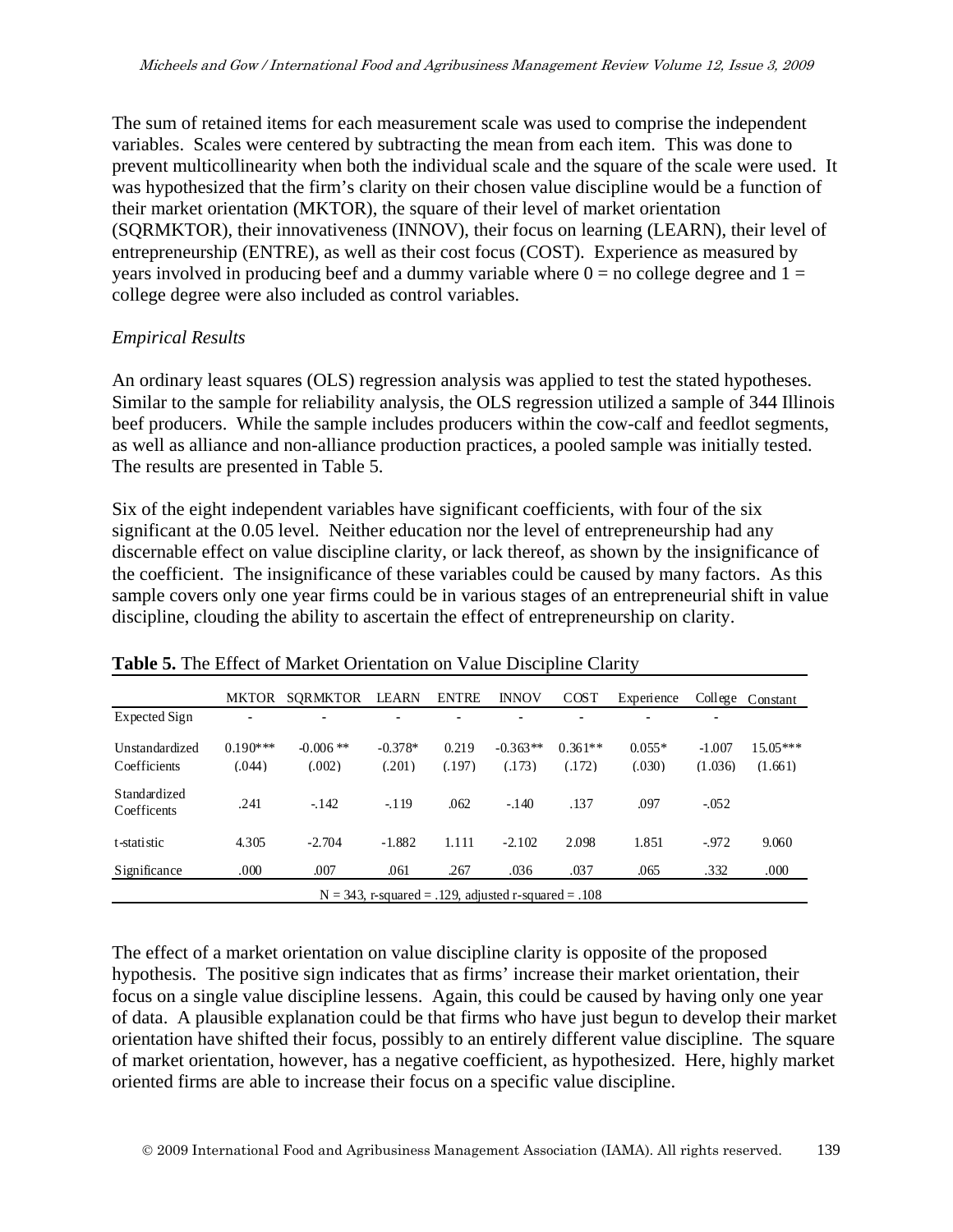Firms with a learning orientation were also shown to express clarity on their value discipline as shown by the negative coefficient. This fits with the statement by Slater and Narver (1995) who challenged that a firm's only true source of competitive advantage is their ability to learn faster than their competitors. Conversely, experience seemed to make unclear the specific value discipline of the firm. This is contrary to the stated hypothesis but may provide preliminary evidence to demonstrate the adverse effects of social embeddedness within changing markets.

The negative coefficient on firm innovation confirms hypothesis 2. The results indicate innovative firms are able to modify routines and practices in order provide products which more closely fit into the buyer's value chain. Innovation does not have to be technological, however, as can be seen through the positive coefficient on the cost focus variable. Similar to the experience results, a cost focus has long been the dominant strategy in agriculture. Firms who are focused solely on cost efficiency may, as Day (1999) argues become oblivious to the market and lose sight of their product's ability to maintain industry standards, thereby decreasing the value the buyer places on this product.

## **Discussion**

The objectives of this study were to develop a value discipline scale and to determine if market oriented firms were more explicit in how they provided value to customers. Findings were mixed, leading to a need for careful discussion as to the importance of a market orientation in determining value discipline clarity. Results indicate moderately market oriented firms are not explicit in their self assessment of how they provided value to downstream partners or customers. In fact value discipline clarity decreased, as interpreted by the positive coefficient, as market orientation increased. This result contradicts our hypothesis as well as that of Narver et al (1998). An important consideration is that our measure of market orientation measures only the quantity, *not the quality,* of the market oriented behaviors of the firm (Day 1994b). Furthermore, as this is the first attempt to measure the market orientation-value discipline relationship, additional research is warranted.

The square of market orientation was found to influence value discipline clarity. As market orientation was measured using a centered scale, careful interpretation is needed. High squared market orientation values are associated with firms with extreme levels of market orientation. In this case, producers with both extremely high and extremely low levels of market orientation were shown to clearly express their choice of value discipline. A possible explanation may be that firms with extremely low levels of market orientation may operate within the operational excellence value discipline, and through social embeddedness, focus solely on producing a lowcost product. Almost by default, they express clarity on their value discipline as they feel controlling costs is their only means of increasing profit.

In combination, these results seem to be consistent with the U-shaped relationship between market orientation and performance found by Narver and Slater (1990) as well as the market orientation-new product success results from Atuahene-Gima et al (2005). In these studies, researchers observed initially that an increased market orientation led to decreasing performance up to some point. Only after a firm achieved a high level of market orientation did increased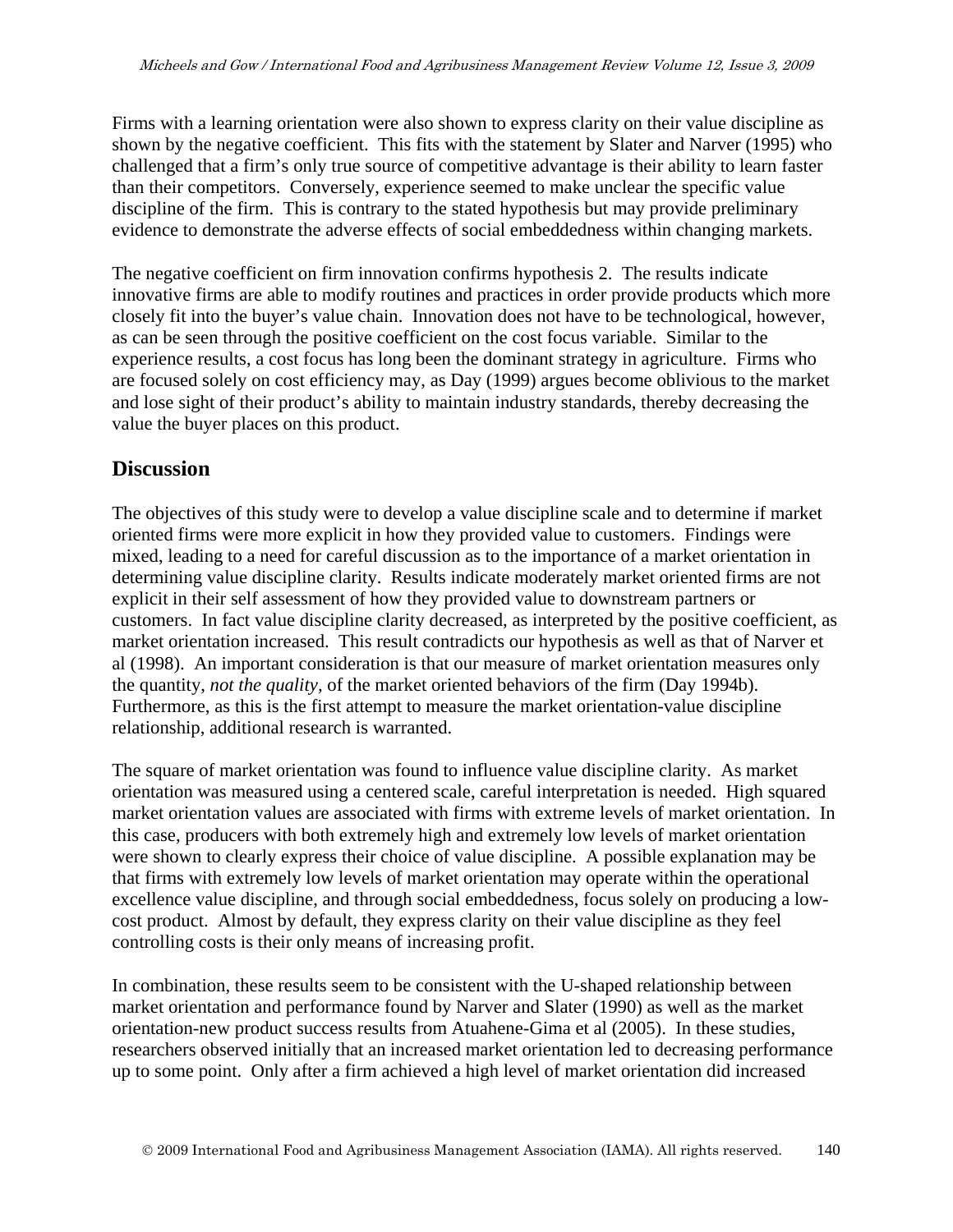performance or launch success result. The relationship between market orientation and value discipline clarity may be explained similarly (Figure 3).





Narver and Slater (1990) argue highly market oriented firms should focus on determining customer needs, and the most efficient method to meet these needs. Beef producers with extremely high levels of market orientation may be displaying the characteristics presented by Narver et al (1998) such as value discipline clarity, market leading as opposed to following, and seeing themselves as service providers. By focusing on current and future customer needs, highly market oriented firms may be able to effectively remove themselves from the 'commodity' market even while participating in it. Through a market orientation, they are able to alter their specific product offering to provide attributes which are a source of value for downstream partners as well as final customers.

#### *Managerial Implications*

Slater (1997) said "…superior performance accrues to firms that have a customer value-based organizational culture (i.e., a market orientation), complemented by being skilled at learning about customers and their changing needs and at managing the innovation process, and that organize themselves around customer value delivery processes" (pg. 164). Firm profit is therefore a function of market knowledge, customer awareness, and the innovation needed to capitalize on this knowledge, which has been shown in empirical studies (see Narver and Slater, 1990; Baker and Sinkula, 1999; Farrell and Oczkowski, 2002). Firms with improved information sources may find opportunities to leverage superior information into improved market knowledge which eventually may become a source of sustainable competitive advantage.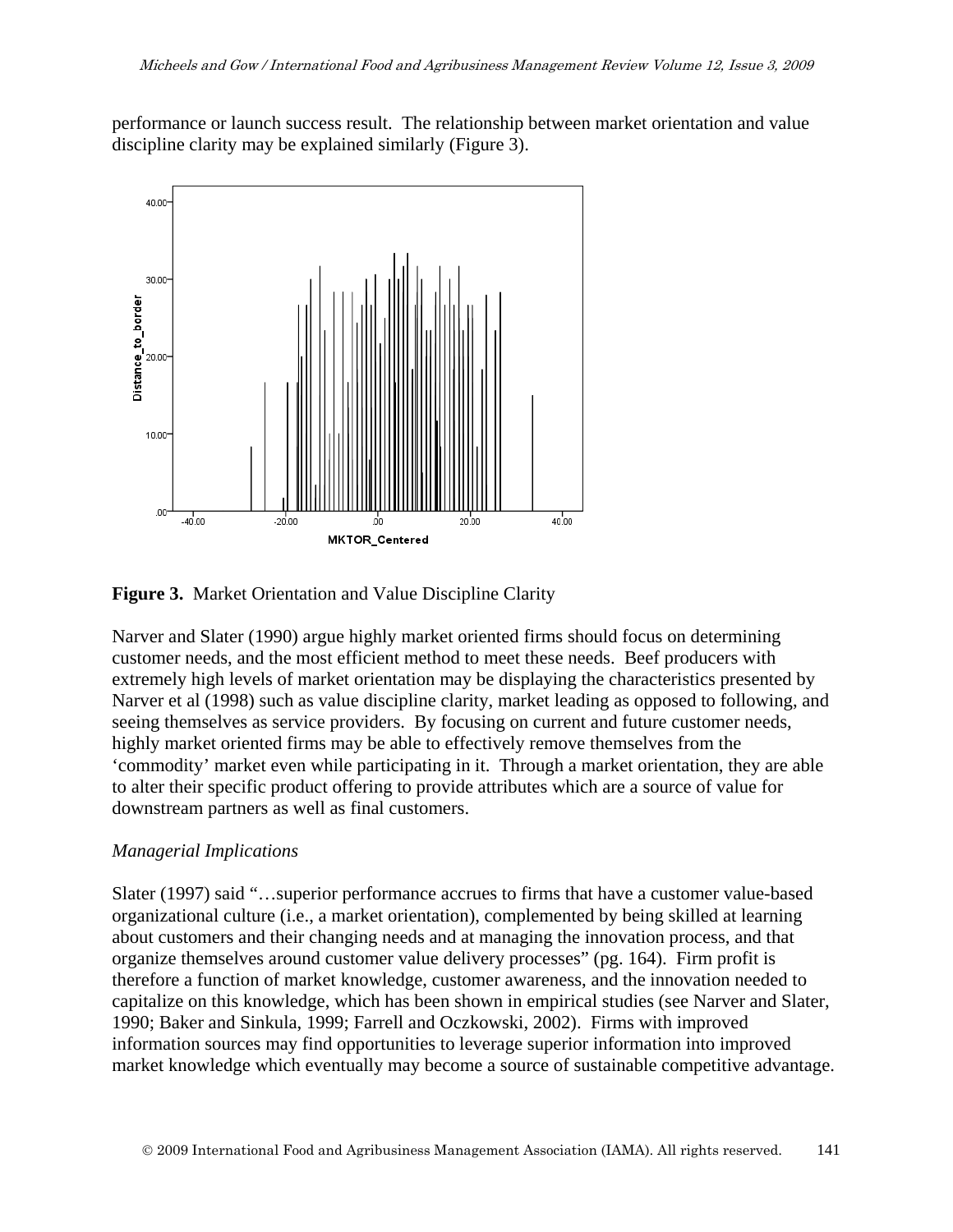Earlier research examining the market orientation-performance link focused on the broad definition of 'value' without specifically answering 'how' the firm created value for the customer. This paper presents opportunities to begin answering the question of 'how' a firm might provide superior value and thus achieve superior performance. Without awareness of the 'how' of value creation, the strategy of creating value is at risk of becoming a generic strategy similar to Porter's (1985) differentiation and low-cost strategies. Specifically, the firm needs to focus on how value is created, not an abstract concept of value. Through improved awareness of the specific of value discipline vis-à-vis rival firms, highly market oriented and innovative firms will be able to determine the appropriate strategic response.

Results point to opportunities for highly market oriented and innovative firms. Given superior knowledge of how value is provided vis-à-vis rival firms, highly market oriented firms may be able to focus on improving the means of value provision by increasing core competencies. Further, highly market oriented firms may be able to not only map how they fit into the value triangle, but how their close competitors fit as well. Competitor mapping may be invaluable if the firm is considering an investment in resources which could be leveraged in the creation of further value.

These results also provide opportunities for underperforming firms which find themselves in the middle of the value triangle. With improved information, underperforming firms can determine the proper method for competing in the chosen market based on their current capabilities. This may entail further investment in, or refinement of, their core competencies and the degree that these match the chosen strategy. Strategy refinement may allow the firm to remain on (or move toward) the vanguard of value provision within a specific value discipline. Conversely, increased awareness may signal an opportunity for improved performance through a shift to a less competitive landscape (Kim and Mauborgne, 2005).

Within the beef industry specifically, and agriculture in general, awareness of one's own value discipline as well as the value discipline of close competitors may be important as more and more alliances are formed in search of improved performance. For independent producers, awareness of their value provision may allow them to select the appropriate value chain based on shared values. Value discipline awareness may also have strategic benefits for new entrants. Depending on the characteristics of the market, new entrants may choose to compete by providing products which are not in direct competition (in a value discipline sense) with those of already established firms. Rather than competing directly on innovation capability, for instance, new entrants may see better opportunities through the provision of more direct relationships via a customer intimacy framework.

## **Theoretical Implications**

Value discipline clarity, therefore, may be a moderating factor in the ability to transform a market orientation into firm performance. Firms with increased clarity may be better able to generate information relating to new sources of value for consumers. This information may lead to the more rapid development of new offerings which deliver attributes which more closely meet the latent and expressed needs of the market. Furthermore, a high market orientation combined with elevated levels of entrepreneurship and innovation may enable the firm to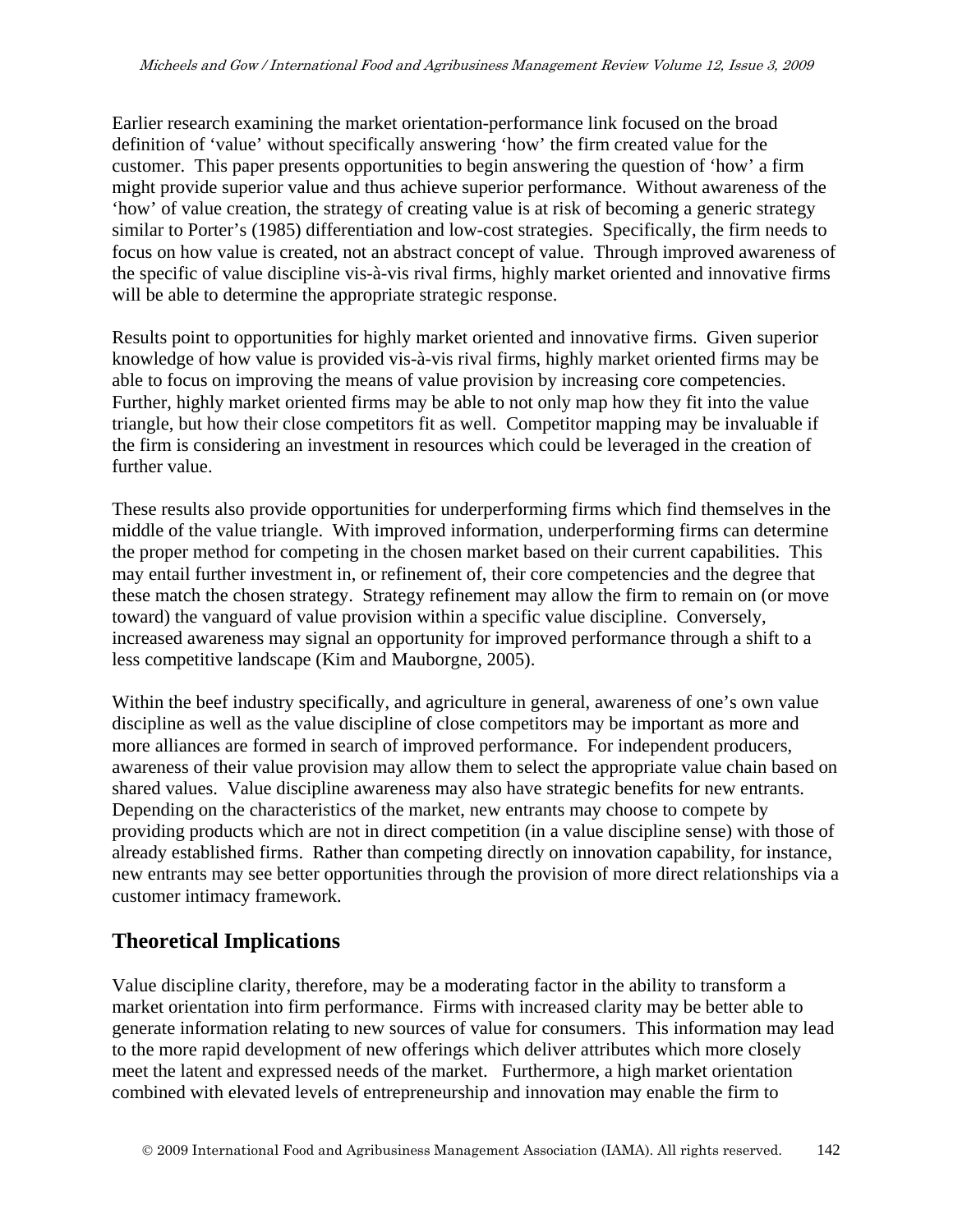migrate from a highly competitive position (i.e. commodity beef) to a niche where market size and customer relationships, once established, provide significant barriers to entry.

While the performance benefits of becoming more market oriented are well established even in commodity markets (see Micheels and Gow, 2008), there may be other benefits as well. If market oriented firms are able to move to a less competitive market, or closer to the border of the value triangle in highly competitive markets, they may benefit from occupying a more 'defendable' position relative to rival firms. Firms along the border of the value triangle may be what Kohli et al (2000) describe as market-driving, whereas market oriented firms not on the border of the value may be market-driven. Market driving firms are characterized by their ability to anticipate changes in the market ahead of their competitors or simply creating market changes themselves. Market driven firms, however, are more reactive in nature and are thus not able to achieve any first-mover advantages which may accrue to their market driving counterparts. This perceived disadvantage may be potentially offset by second-mover advantages such as lower search and implementation costs.

#### *Limitations and Future Research*

This study, while being the first to test the relationship between market orientation and value discipline clarity, has some limitations. First, the sample includes only one year of data on market orientation and value disciplines for Illinois beef producers. As the creation of a market orientation and the choice of value discipline is a dynamic process, a longitudinal study may elucidate the relationship between market orientation and the choice of value discipline. Internal consistency and reliability of the value discipline scale exceeded the thresholds for exploratory research, but further refinement of the scale is warranted. Purification of the value discipline scales, as well as the inclusion of other components of the producer value proposition would be worthwhile endeavors for future research.

This preliminary research contributed to the market orientation literature as well as the agricultural economics literature by developing a scale to quantify a firm's choice of value discipline. Future research may examine differences in relative importance of innovation, entrepreneurship and market orientation across value disciplines, as well as determining whether there are differences in performance across value disciplines. These potential research agendas have broad policy and managerial implications as agriculture moves forward in an ever-changing customer-driven marketplace.

## **Conclusions**

The objectives of this study were 1) to develop a measure to quantify value discipline choice and clarity, and 2) to determine if a market orientation increased value discipline clarity. A scale to measure a firm's choice of value discipline was developed and tested using a sample of 343 Illinois beef producers. Results indicate highly market oriented firms are clearer in their means of value provision. Firms which can clearly define how they provide value may be more precise in their development of the specific capabilities needed to provide continuous superior value for customers.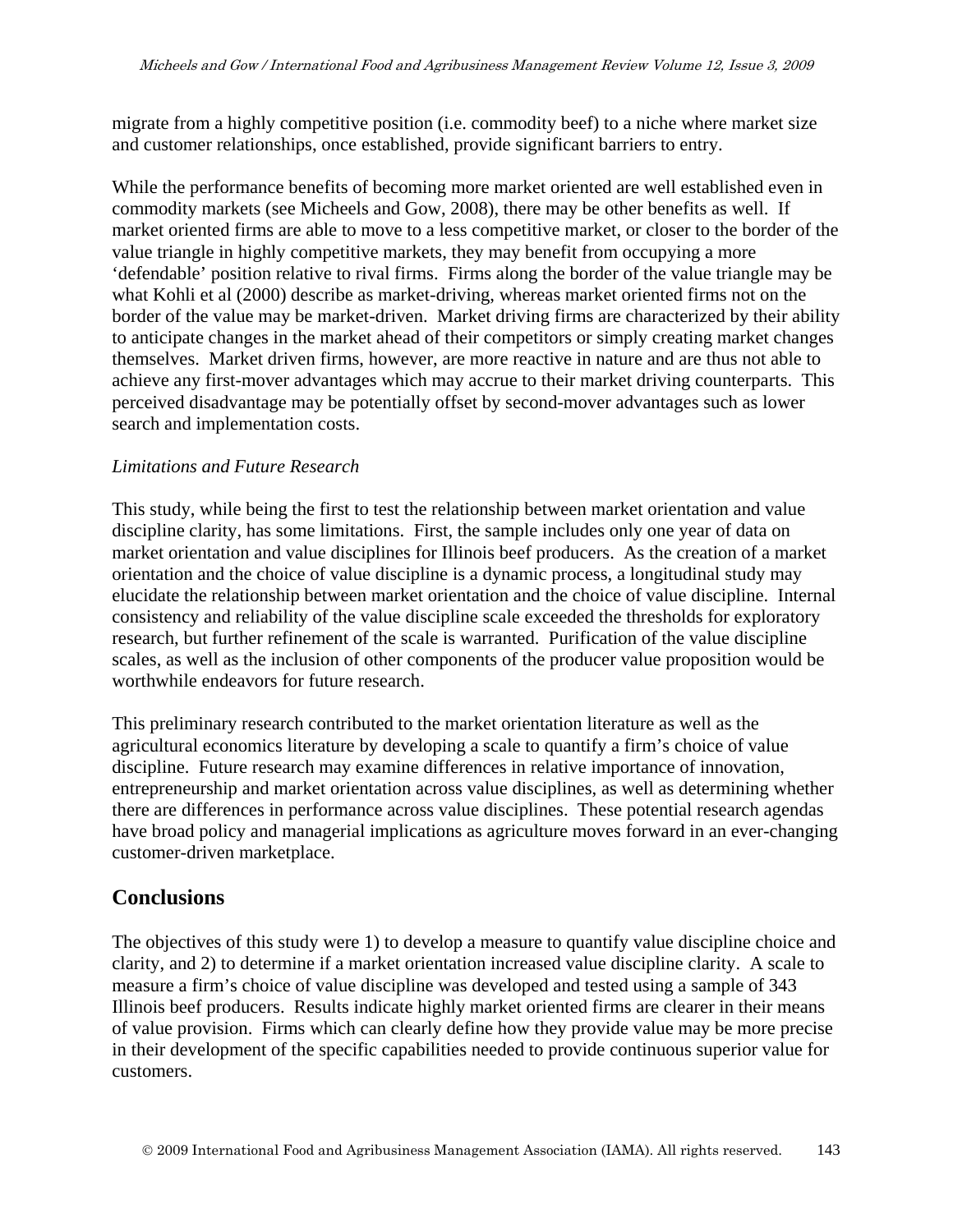Results show that highly market oriented beef producers express clarity on their value discipline, partially confirming the hypothesis of Narver et al (1998). In doing so, a new scale was developed to measure the firm's choice of value discipline. This scale was constructed in a manner similar to Miles and Snow's (1987) strategy typologies. Following the development of their scale, much research was done on the differences between *analyzers, prospectors, reactors, and defenders.* Research examining the cultural differences and performance outcomes of firms within the different value disciplines could provide fruitful opportunities for other scholars. As a growing number of firms eschew the commodity market in favor of a more differentiated approach, it will become increasingly important to know exactly how to provide the most value relative to the competition. The search for value within these highly competitive markets may lead to dramatically different methods of sustaining superior value creation. The choice of appropriate methods and the requisite core competencies will depend on the specific value discipline of the firm. As channels of communication evolve within once adversarial valuechains, market oriented firms will be better positioned to create a valuable product based on specific relationships, product innovations, or low cost of acquisition and ownership.

## **Acknowledgements**

The authors are thankful for the helpful comments of the Managing Editor as well as three peer reviewers.

## **References**

- Alvarez, S.A. and L.W. Busenitz. 2001. The Entrepreneurship of Resource-Based Theory. *Journal of Management.* 27 (1): 755-775.
- Anderson, J.C. and J.A. Narus. 1998. Business Marketing: Understand What Customers Value. *Harvard Business Review.*76 (6): 53-65.
- Anderson, J.C., J.A. Narus, and W. van Rossum. 2006. Customer Value Propositions in Business Markets. *Harvard Business Review.* 84 (3): 90-99.
- Armstrong, J.S and T.S. Overton. 1977. Estimating Nonresponse Bias in Mail Surveys. *Journal of Marketing Science.* 16 (3): 369-402.
- Atuahene-Gima, K., S.F. Slater, and E.M. Olson. 2005. The Contingent Value of Responsive and Proactive Market Orientations for New Product Program Performance. *Journal of Product Innovation Management.* 22 (6): 464-482.
- Baker, W.E. and J.M. Sinkula. 1999. Learning Orientation, Market Orientation and Innovation: Integrating and Extending Models of Organizational Performance. *Journal of Market*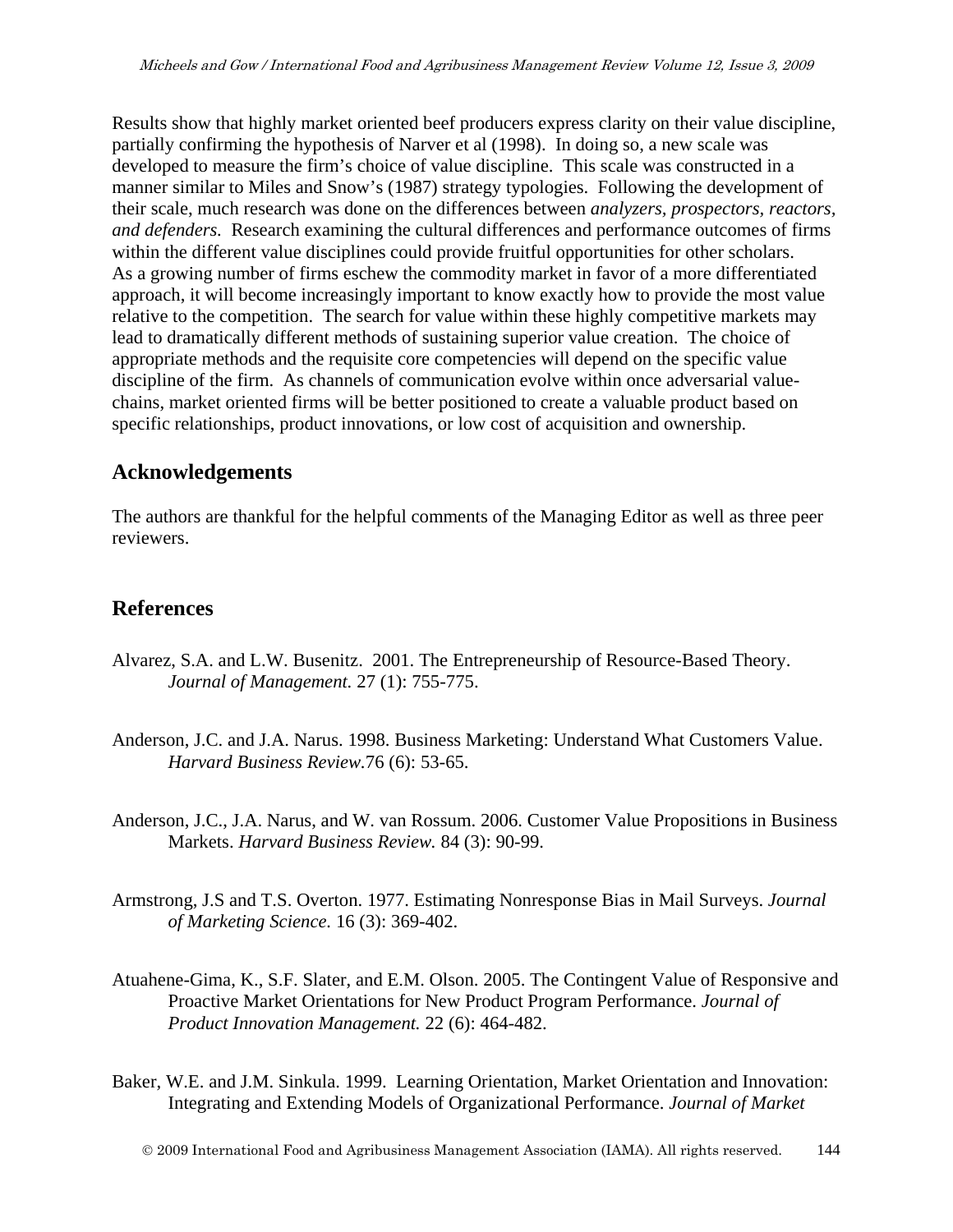*Focused Management.* 4 (4): 295-308.

Bollen, K.A. 1989. Structural Equations with Latent Variables. New York, NY: John Wiley and Sons.

Campbell, D. 2006. The Natural. *Rural Cooperatives.* July/August. 4-9.

- Churchill, G.A., Jr. 1979. A Paradigm for Developing Better Measures of Marketing Constructs. *Journal of Marketing Research.* 16 (February): 64-73.
- Day, G. 1994a. The Capabilities of Market-Driven Organizations. J. *Marketing.* 58 (4): 37-52.

----------. 1994b. Continuous Learning About Markets. *California Management Review.* 36 (Summer): 9-31.

- ----------. 1999. Misconceptions about Market Orientation. *Journal of Market Focused Management.* 4 (1): 5-16.
- Deshpande, R., J.U. Farley and F.E. Webster, Jr. 1993. Corporate Culture, Customer Orientation, and Innovativeness in Japanese Firms: A Quadrad Analysis. *Journal of Marketing.* 57 (1): 23-37.
- Dess, G.G. and R.B. Robinson, Jr. 1984. Measuring Organizational Performance in the Absence of Objective Measures: The Case of the Privately-Held Firm and Conglomerate Business Unit. *Strategic Management Journal.* 5 (3): 265-273.
- Farrell, M.A. and E. Oczkowski. 2002. Are Market Orientation and Learning Orientation Necessary for Superior Organizational Performance? *Journal of. Market Focused Management.* 5 (1): 197-217.
- Fornell, C. and D.F. Larcker. 1981. Evaluating Structural Equation Models with Unobservable Variables and Measurement Error. *Journal of Marketing Research.*18: 39-50.
- Gow, H.R., L.D. Oliver, and N.G. Gow. 2003. Value Creation in Farmer-Driven Marketing Channels: The Case of Murrellen Pork. Journal *of Food Distribution Research.* 34 (1): 86-91.

Graham, D.J., and N.G. Midgley. 2000. Graphical Representation of Particle Shape Using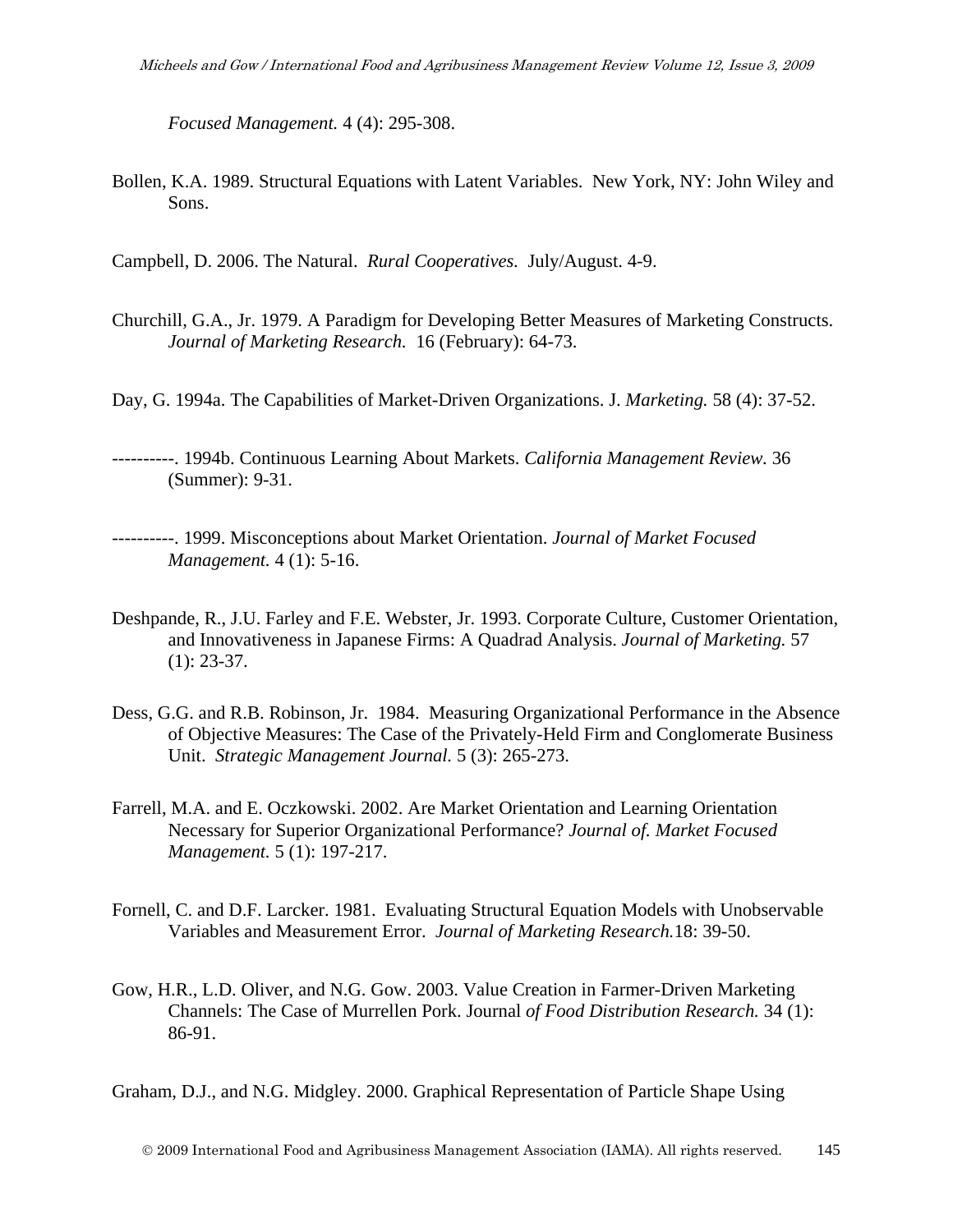Triangular Diagrams: An EXCEL Spreadsheet Method. *Earth Surface. Processes and Landforms.* 25 (13): 1473–1477.

- Hamel, G. and C. Prahalad. 1991. Corporate Imagination and Expeditionary Marketing*. Harvard Business Review.* 69 (4): 81-92.
- Han, J.K., N. Kim, and R.K. Srivastava. 1998. Market Orientation and Organizational Performance: Is Innovation a Missing Link? *Journal of Marketing.* 62 (4): 30-45.
- Homburg, C. J.P. Workman, Jr. and H. Krohmer. 1999. Marketing's Influence within the Firm. *Journal of Marketing.* 63 (2): 1-17.
- Homburg, C., H. Krohmer, and J.P. Workman, Jr. 2004. A Strategy Implementation Perspective of Market Orientation. *Journal of Business Research.* 57 (12): 1331-1340.
- Hurley, R.F. and G.T.M. Hult. 1998. Innovation, Market Orientation, and Organizational Learning: An Integration and Empirical Examination. *Journal of Marketing.* 62 (3): 42- 54.
- Ishamel, W. (2008). Matching Consumer to Rancher. Beef Magazine. http://beefmagazine.com/markets/marketing/0801-matching-consumer-rancher/
- Jaworski, B.J. and A.K. Kohli. (1993). Market Orientation: Antecedents and Consequences. *Journal of Marketing.* 57 (3): 53-70.
- Jaworski, B.J. and A.K. Kohli, and A. Sahay. 2000. Market-Driven Versus Driving Markets. *Journal of the Academy of Marketing Science.* 28 (1): 45-54.
- Jaworski, Bernard J., Ajay K. Kohli, and Arvind Sahay. (2000). Market-Driven Versus Driving Markets. *Journal of the Academy of Marketing Science.* 28 (1): 45-54.
- Kim, W.C., and R. Mauborgne. 2005. Blue Ocean Strategy. Boston, MA: Harvard Business School Press.
- Kotha, S., & Vadlamani, B. 1995. Assessing generic strategies: An empirical investigation of two typologies in discrete manufacturing industries. *Strategic Management Journal.* 16 (1): 75-83.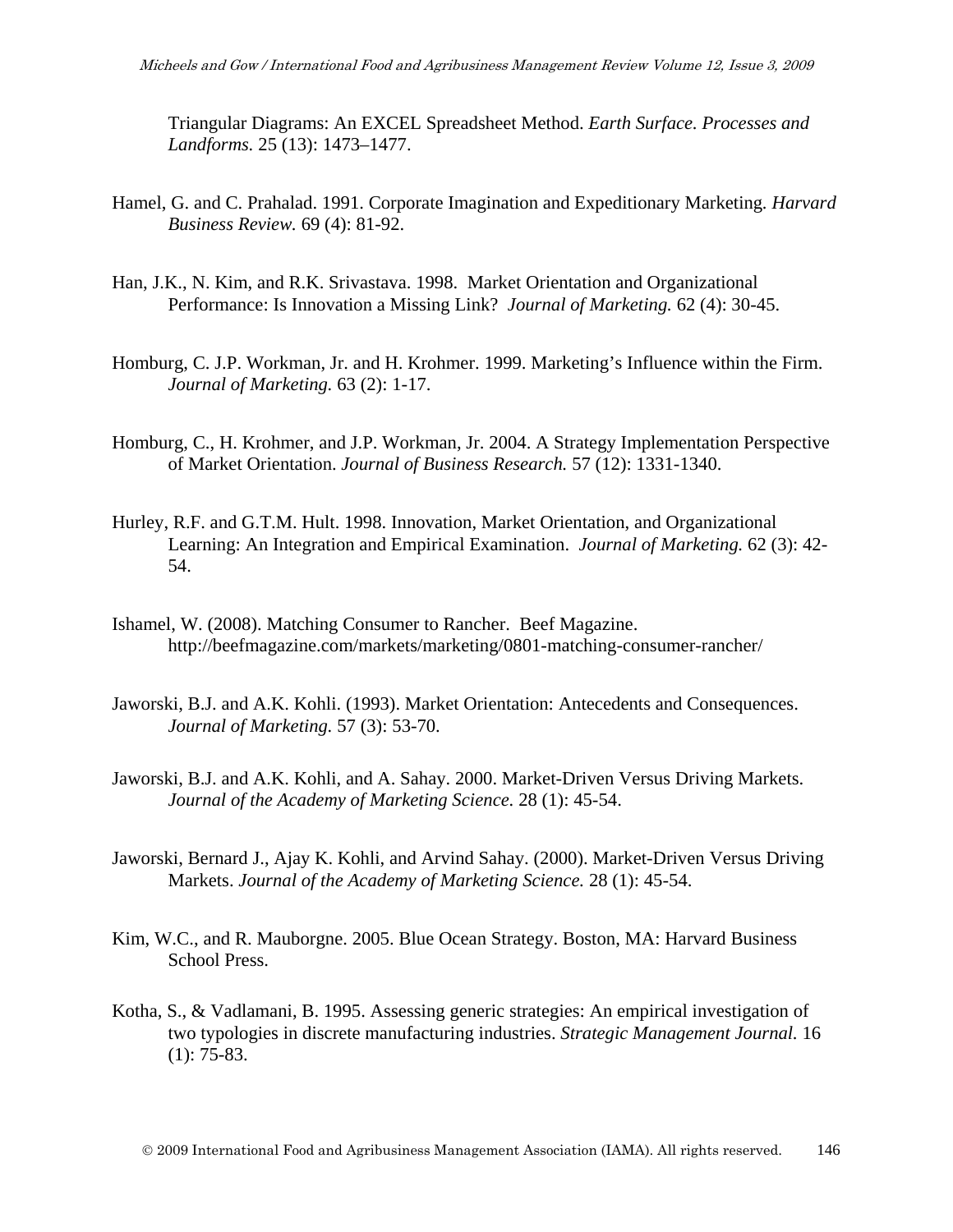- Kohli, A.K. and B.J. Jaworski. 1990. Market Orientation: The Construct, Research Propositions, and Managerial Implications. *Journal of Marketing.* 54 (2): 1-18.
- Kumar, N., L. Scheer, and P. Kotler. 2000. From Market Driven to Market Driving. *European Management Journal.* 18 (2): 129-142.
- Langerak, F., E.J. Hultink, and S.J. Robben. 2004. The Impact of Market Orientation, Product Advantage and Launch Proficiency on New Product Performance and Organizational Performance. *Journal of Product Innovation Management.* 21 (1): 79-94.
- Langerak, F. 2003. The Effect of Market Orientation on Positional Advantage and Organizational Performance. Journal of Strategic Marketing. 11 (2): 93-115.
- Leonard-Barton, D. 1992. Core Capabilities and Core Rigidities: A Paradox in Managing New Product Development*. Strategic Management Journal.* 13 (S1): 111-125.
- Matsuno, K., J.T. Mentzer, and A. Ozsomer. 2002. The Effects of Entrepreneurial Proclivity and Market Orientation on Business Performance. *Journal of Marketing.* 66 (2): 18-32.
- Menguc, B. and S. Auh. 2006. Creating a Firm-Level Dynamic Capability through Capitalizing on Market Orientation and Innovativeness. *Journal of the Academy of Marketing Science.*  34 (1): 63-73.
- Miles R.E. and Snow C.C. 1987. Organizational Strategy, Structure, and Process. New York: McGraw-Hill.
- Miller, W.E. 2002. Revisiting the Geometry of a Ternary Diagram with the Half-Taxi Metric. *Mathematical Geography.* 34 (3): 275-290.
- Narver, J.C. and S.F. Slater. 1990. The Effect of a Market Orientation on Business Profitabiltiy. *Journal of Marketing.* 54 (4): 20-35.
- Narver, J.C., S.F. Slater, and D.L. MacLachlan. 2004. Responsive and Proactive Market Orientation and New-Product Success. *Journal of Product and Innovation Management.*  21 (5): 334-347.
- Narver, J.C., S.F. Slater and B. Tietje. 1998. Creating a Market Orientation. *Journal of Market Focused Management.* 2 (1): 241-255.
- National Cattleman's Beef Association. 2005. "Checkoff News." Accessed online on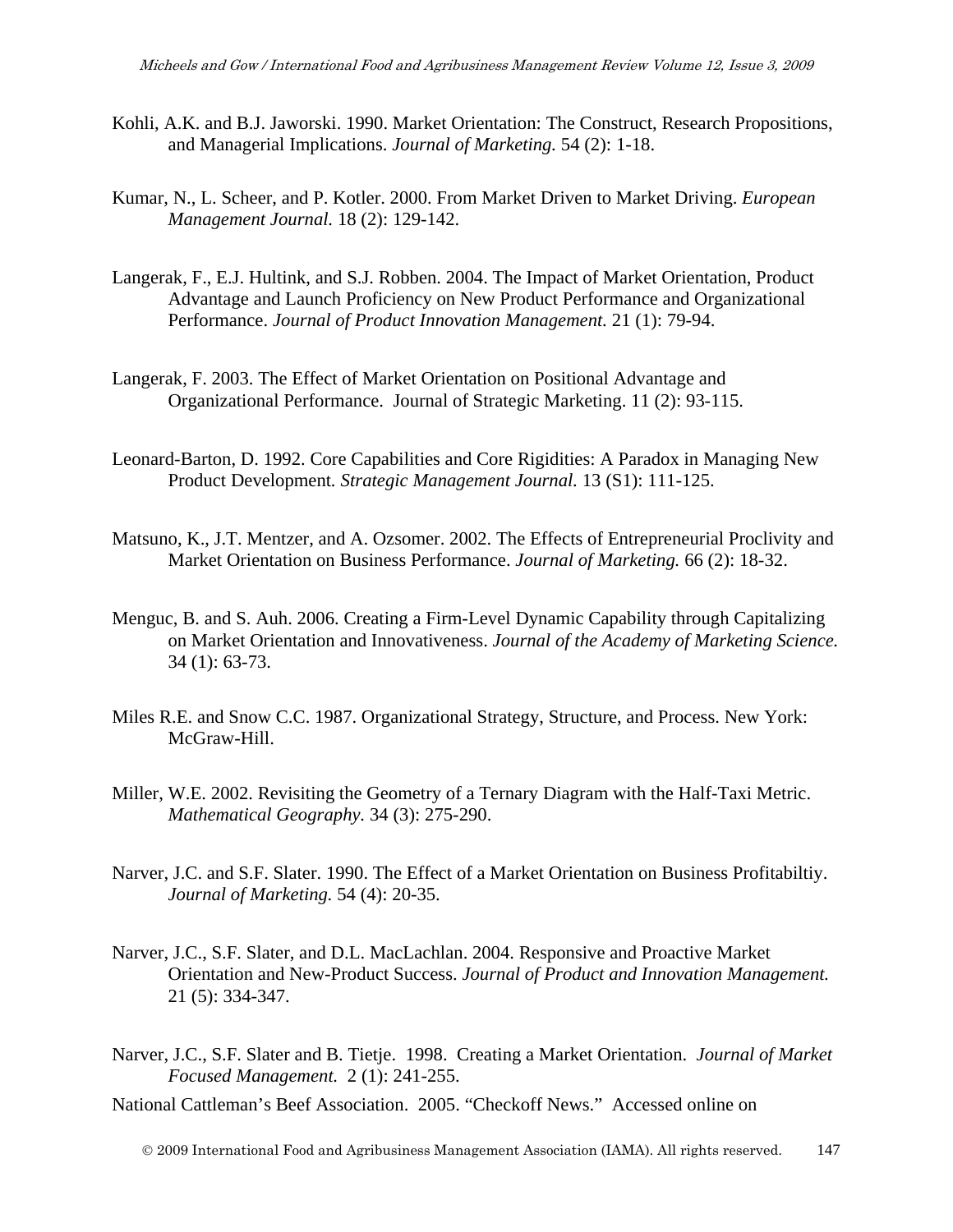4/04/2007. http://www.beefusa.org/NEWS2005NATIONALBEEFQUALITYAUDITASKSANSWE RSQUESTIONSABOUTUSBEEF27177.aspx.

- National Meat Case Study. 2007. Available online at [http://www.beefretail.org/uDocs/nmcs\\_execsum11408.pdf](http://www.beefretail.org/uDocs/nmcs_execsum11408.pdf)
- Nelson, R.R. and S.G. Winter. 1982. An Evolutionary Theory of Economic Change. Harvard University Press, Boston, MA.

Nunnally, J.C. 1978. Psychometric Theory, 2nd Ed. New York: McGraw Hill, Inc.

- Pelham, A.M. 1997. Market Orientation and Performance: The Moderating Effects of Product and Customer Differentiation. *Journal of Business and Industrial Marketing.* 12 (5): 276-296.
- Porter, M.E. 1985. *Competitive Advantage.* New York: Free Press.
- Ross, R.B. and R.E. Westgren. 2006. Economic Returns to Entrepreneurial Behavior. *Journal of Agricultural and Applied Economics.* 38 (2): 403-419.
- Schumpeter, J. 1934. The Theory of Economic Development. Cambridge, MA: Harvard University Press.
- Slater, S.F. 1997. Develping a Customer Value-Based Theory of the Firm. *Journal of the Academy of Marketing Science.* 25 (2): 162-167.
- Slater, S.F. and J.C. Narver. 1995. Market Orientation and the Learning Organization. *Journal of Marketing.* 59 (3): 63-74.
- ----------. 1998. Customer-Led and Market Oriented: Let's Not Confuse the Two. *Strategic Management Journal.* 19 (10): 1001-1006.
- Streiner D.L. and G.R. Norman. 1995. Health Measurement Scales: A Practical Guide to their Development and Use. New York: Oxford University Press.
- Treacy, M. and F. Wiersema. 1993. Customer Intimacy and other Value Disciplines. *Harvard Business Review.* 71 (1): 84-93.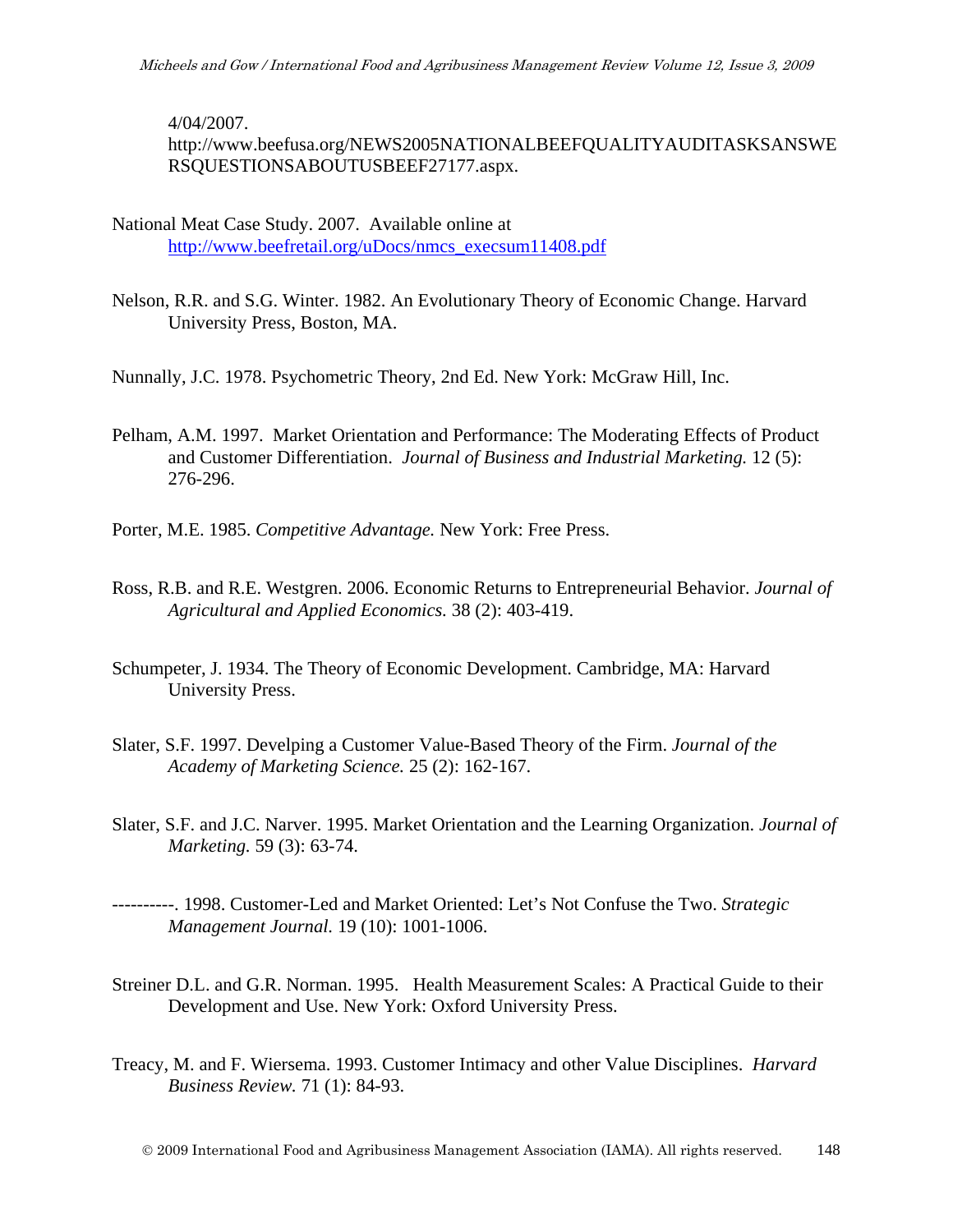- ----------. 1997. The Discipline of Market Leaders: Choose Your Customers, Narrow Your Focus, Dominate Your Market. Reading, MA: Addison-Wesley.
- Tuominen, M., A. Rajala, and K. Moller. 2004. Market-Driving Versus Market Driven: Divergent Roles of Market Orientation in Business Relationships. *Industrial Marketing Management.* 33(3): 207-217.
- Tregear, A. 2003. Market Orientation and the Craftperson. *European Journal of Marketing.* 37 (11/12): 1621-1635.
- Worthington R.R. and T.A. Whittaker. 2006. Scale Development Research: A Content Analysis and Recommendations for Best Practices*. The Counseling Psychologist.* 34 (6): 308-338.

## **Appendix 1.**

#### **Table 1.** Value Discipline Construct Validity

|                                                                                                                                         | <b>Factor Loadings</b> |          |            |             |  |
|-----------------------------------------------------------------------------------------------------------------------------------------|------------------------|----------|------------|-------------|--|
|                                                                                                                                         | Variance               | Customer | Product    | Operational |  |
| <b>Item</b>                                                                                                                             | Extracted              | Intimacy | Leadership | Excellence  |  |
| <b>Customer Intimacy</b>                                                                                                                | 68.98%                 |          |            |             |  |
| We are able to set or negotiate above market prices due to our<br>close relationships                                                   |                        | 0.803    |            |             |  |
| We try to develop individual business relationships                                                                                     |                        | 0.872    |            |             |  |
| Through our close relationships with customers, we adopt<br>practices to ensure our product meets customer specs                        |                        | 0.814    |            |             |  |
| <b>Product Leadership</b>                                                                                                               | 55.65 %                |          |            |             |  |
| We are continuously developing new technology that provides<br>us a price advantage                                                     |                        |          | 0.618      |             |  |
| We are recognized as a leader in innovation of new beef<br>production technologies and are able to establish product<br>differentiation |                        |          | 0.801      |             |  |
| Innovative technologies allow for the screening and selection<br>of animals through the production process to ensure quality            |                        |          | 0.803      |             |  |
| <b>Operational Excellence</b>                                                                                                           | 73.52%                 |          |            |             |  |
| We are unable to influence prices we received so we rely on<br>increasing efficiency                                                    |                        |          |            | 0.800       |  |
| We are generally not aware of exactly who our customers are<br>and do not establish relationships with them                             |                        |          |            | 0906        |  |
| We only invest in minimum process control systems                                                                                       |                        |          |            | 0.863       |  |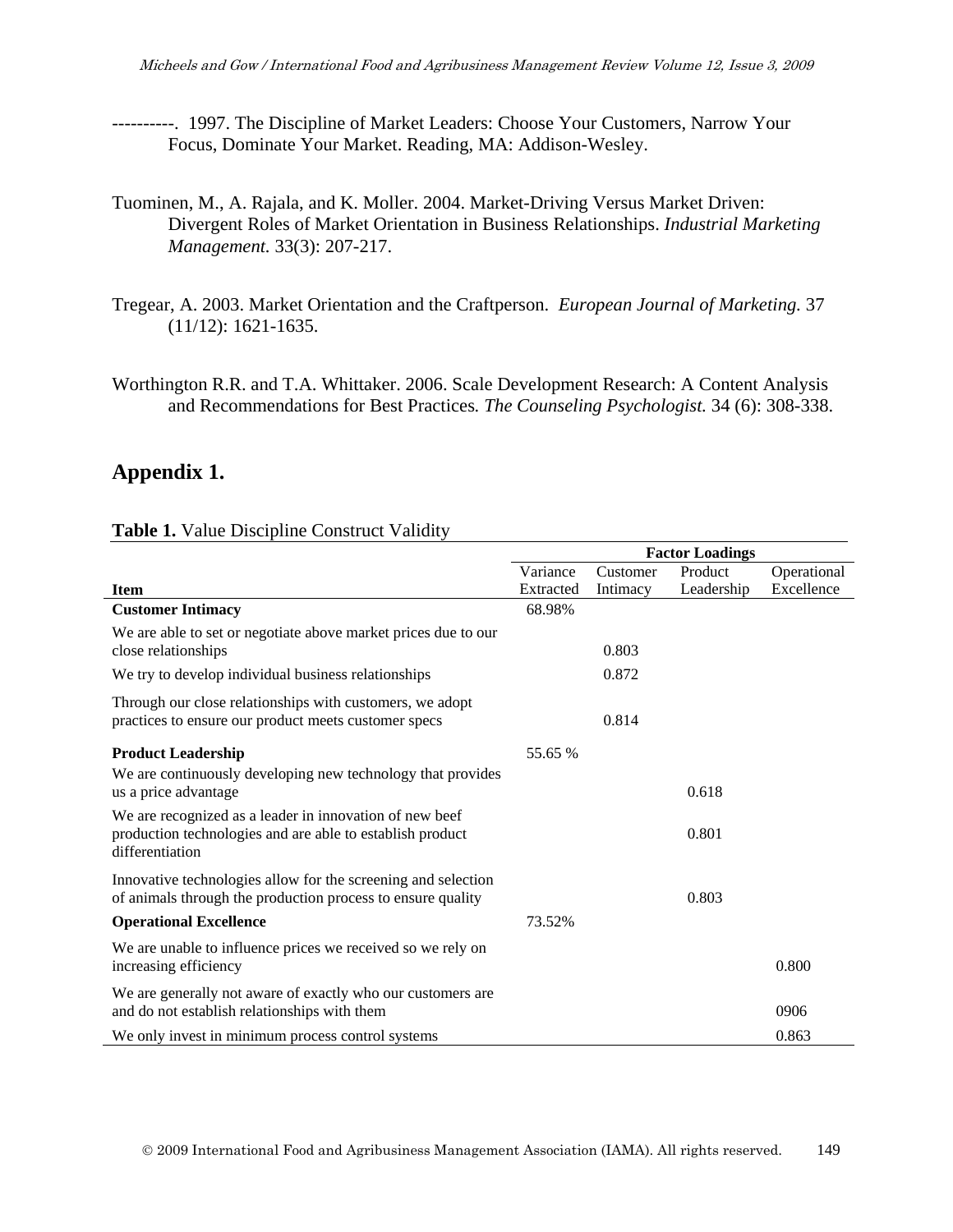| $\cdots$                                                                                                                                                             | Sample 1<br>$N1 = 195$ |                              | Sample 2<br>$N = 148$ | <b>Combined Sample</b><br>$N = 343$ |                              |  |
|----------------------------------------------------------------------------------------------------------------------------------------------------------------------|------------------------|------------------------------|-----------------------|-------------------------------------|------------------------------|--|
| <b>Item</b>                                                                                                                                                          | Cronbach<br>Alpha %    | Item-to-total<br>Correlation | Cronbach<br>Alpha     | Cronbach<br>Alpha                   | Item-to-total<br>Correlation |  |
| <b>Customer Intimacy</b>                                                                                                                                             | 0.729                  |                              | 0.794                 | 0.761                               |                              |  |
| We are able to set or negotiate above<br>market prices due to our close relationships                                                                                |                        | 0.498                        |                       |                                     | 0.558                        |  |
| We try to develop individual business relationships                                                                                                                  |                        | 0.599                        |                       |                                     | 0.657                        |  |
| Through our close relationships with customers,<br>we adopt practices to ensure our product meets<br>customer specs                                                  |                        | 0.563                        |                       |                                     | 0.572                        |  |
| <b>Product Leadership</b>                                                                                                                                            | 0.573                  |                              | 0.650                 | 0.604                               |                              |  |
| We are continuously developing new technology<br>that provides us a price advantage                                                                                  |                        | 0.276                        |                       |                                     | 0.313                        |  |
| We are recognized as a leader in innovation of new<br>beef production technologies and are able to                                                                   |                        | 0.422                        |                       |                                     | 0.474                        |  |
| establish product differentiation<br>Innovative technologies allow for the screening<br>and selection of animals through the production<br>process to ensure quality |                        | 0.451                        |                       |                                     | 0.472                        |  |
| <b>Operational Excellence</b>                                                                                                                                        | 0.792                  |                              | 0.822                 | 0.805                               |                              |  |
| We are unable to influence prices we received so<br>we rely on increasing efficiency                                                                                 |                        | 0.525                        |                       |                                     | 0.576                        |  |
| We are generally not aware of exactly who our<br>customers are and do not establish relationships<br>with them                                                       |                        | 0.718                        |                       |                                     | 0.738                        |  |
| We only invest in minimum process control<br>systems                                                                                                                 |                        | 0.677                        |                       |                                     | 0.656                        |  |

#### **Table 2.** Value Discipline Reliability Analysis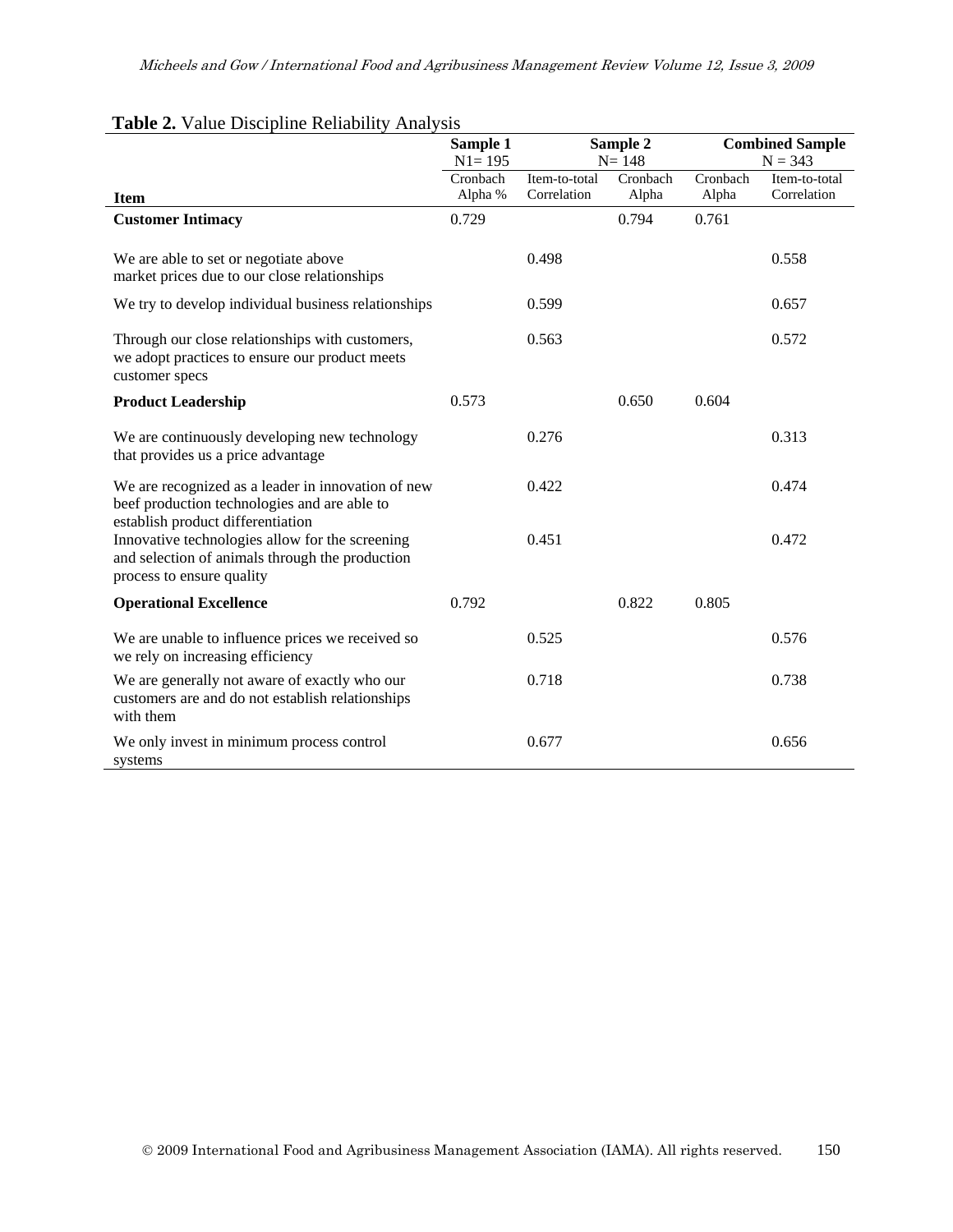| <b>Scale</b>            | <b>Items</b>         | <b>Alpha</b> | <b>Variance</b><br><b>Extracted</b> | Mean | <b>Std Dev</b> | <b>Corrected</b><br>Item-to-Total<br><b>Correlation</b> | <b>Factor</b><br><b>Loadings</b> |
|-------------------------|----------------------|--------------|-------------------------------------|------|----------------|---------------------------------------------------------|----------------------------------|
| <b>Customer Focus</b>   |                      | 0.756        | 0.5872                              |      |                |                                                         |                                  |
|                         | Cust1                |              |                                     | 3.94 | 1.202          | 0.650                                                   | 0.849                            |
|                         | Cust2                |              |                                     | 3.78 | 1.103          | 0.614                                                   | 0.820                            |
|                         | Cust <sub>4</sub>    |              |                                     | 3.92 | 1.252          | 0.360                                                   | 0.556                            |
|                         | Cust <sub>5</sub>    |              |                                     | 3.74 | 1.268          | 0.600                                                   | 0.803                            |
| Coordination            |                      | 0.756        | 0.5847                              |      |                |                                                         |                                  |
|                         | Coord1               |              |                                     | 3.38 | 1.486          | 0.523                                                   | 0.731                            |
|                         | Coord2               |              |                                     | 3.94 | 1.312          | 0.523                                                   | 0.732                            |
|                         | Coord3               |              |                                     | 3.85 | 1.227          | 0.619                                                   | 0.810                            |
|                         | Coord4               |              |                                     | 4.16 | 1.117          | 0.576                                                   | 0.782                            |
| <b>Competitor Focus</b> |                      | 0.857        | 0.5422                              |      |                |                                                         |                                  |
|                         | Comp1                |              |                                     | 3.74 | 1.391          | 0.548                                                   | 0.664                            |
|                         | Comp3                |              |                                     | 3.78 | 1.267          | 0.581                                                   | 0.693                            |
|                         | Comp4                |              |                                     | 4.13 | 1.279          | 0.522                                                   | 0.639                            |
|                         | Comp5                |              |                                     | 3.14 | 1.359          | 0.664                                                   | 0.772                            |
|                         | Comp6                |              |                                     | 2.99 | 1.289          | 0.707                                                   | 0.805                            |
|                         | Comp8                |              |                                     | 3.96 | 1.234          | 0.628                                                   | 0.748                            |
|                         | Comp9                |              |                                     | 3.80 | 1.270          | 0.709                                                   | 0.814                            |
| <b>Learning</b>         |                      | 0.782        | 0.6169                              |      |                |                                                         |                                  |
|                         | Learn <sub>2</sub>   |              |                                     | 4.83 | 0.906          | 0.617                                                   | 0.807                            |
|                         | Learn <sub>3</sub>   |              |                                     | 4.92 | 0.965          | 0.692                                                   | 0.867                            |
|                         | Learn4               |              |                                     | 4.91 | 0.965          | 0.673                                                   | 0.851                            |
|                         | Learn <sub>5</sub>   |              |                                     | 4.31 | 1.058          | 0.403                                                   | 0.593                            |
| Entrepreneurship        |                      | 0.704        | 0.6304                              |      |                |                                                         |                                  |
|                         | Ent <sub>2R</sub>    |              |                                     | 3.29 | 1.106          | 0.513                                                   | 0.791                            |
|                         | Ent <sub>4</sub> R   |              |                                     | 3.27 | 1.164          | 0.596                                                   | 0.846                            |
|                         | Ent5R                |              |                                     | 3.74 | 1.192          | 0.462                                                   | 0.742                            |
| <b>Innovation</b>       |                      | 0.740        | 0.7183                              |      |                |                                                         |                                  |
|                         | Innov1               |              |                                     | 4.55 | 1.020          | 0.502                                                   | 0.865                            |
|                         | Innov2R              |              |                                     | 4.69 | 1.180          | 0.567                                                   | 0.721                            |
|                         | Innov <sub>3</sub>   |              |                                     | 4.58 | 0.925          | 0.552                                                   | 0.817                            |
|                         | Innov <sub>4</sub> R |              |                                     | 5.23 | 1.049          | 0.350                                                   | 0.898                            |
| <b>Cost Focus</b>       | Innov5R              | 0.728        | 0.5106                              | 4.86 | 1.129          | 0.560                                                   | 0.786                            |
|                         | Cost1                |              |                                     | 5.01 | 0.896          | 0.649                                                   | 0.845                            |
|                         |                      |              |                                     | 4.98 | 0.938          | 0.580                                                   | 0.806                            |
|                         | Cost2<br>Cost3R      |              |                                     | 4.88 | 1.128          | 0.377                                                   | 0.598                            |
|                         | Cost4                |              |                                     | 4.01 | 1.288          | 0.358                                                   | 0.547                            |
|                         | Cost5                |              |                                     | 4.59 | 0.990          | 0.575                                                   | 0.730                            |
|                         |                      |              |                                     |      |                |                                                         |                                  |

## **Table 3.** Independent Variable Reliability Analysis